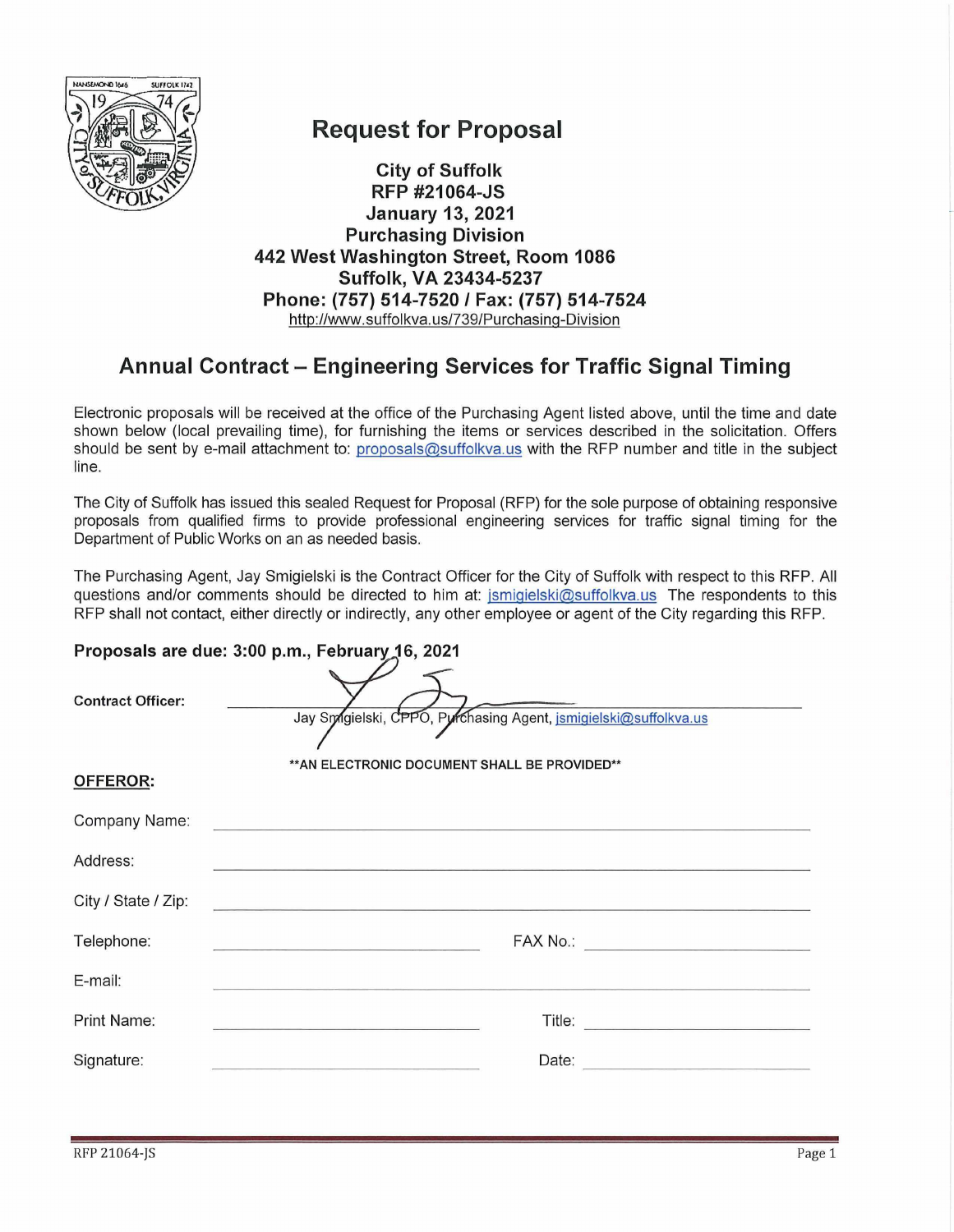In compliance with this Request for Proposals, and subject to all the conditions thereof, the Offeror, if the offer is accepted within ninety (90) calendar days from the date of the receipt of proposals, to furnish any or all of the items and/or services upon which prices are quoted, at the price set, to be delivered at the time and place specified herein. The prior page signed certifies the offeror has read, understands, and agrees to all terms, conditions, and requirements of this Request for Proposals, and is authorized to contract on behalf of firm named in this RFP.

#### **SOLICITATION DOCUMENTS**

Request for Proposal documents are available on the Purchasing website: <u><http://apps.suffolkva.us/bids/></u> or on the Commonwealth's bid board (eVA), or at Demandstar.com. An e-mail request for the complete RFP form may be sent to the Contract Officer listed on the front page.

Questions concerning this project must be in writing (email is preferred) and addressed to the Contract Officer listed on the front page of this solicitation, and, should be received no later than five (5) business days preceding the date that the proposals are to be received. E-mail is the preferred method and will get a more timely response.

#### **ELECTRONIC BID SUBMITTAL**

An electronic document shall be submitted by e-mail attachment to [proposals@suffolkva.us](mailto:proposals@suffolkva.us) with the RFP number and title in the subject line or electronic copies (CD or thumb drive) may be delivered to the Purchasing Office, 442 West Washington Street, Room 1086, Suffolk, Virginia prior to the closure date shown, if desired. Documents should be saved as a .pdf document and should conserve disk space to allow transfers of data. **ZIP files cannot be accepted**; they do not work in the City's system. To receive confirmation of receipt of proposal, send request to the contracting officer at [jsmigielski@suffolkva.us](mailto:jsmigielski@suffolkva.us) Do NOT send proposal directly to contracting officer. Paper proposals will not be accepted. Do not send printed copies of proposal.

#### **IF YOU NEED ANY REASONABLE ACCOMMODATION FOR ANY TYPE OF DISABILITY IN ORDER TO PARTICIPATE IN THIS PROCUREMENT, PLEASE CONTACT THIS DIVISION AS SOON AS POSSIBLE.**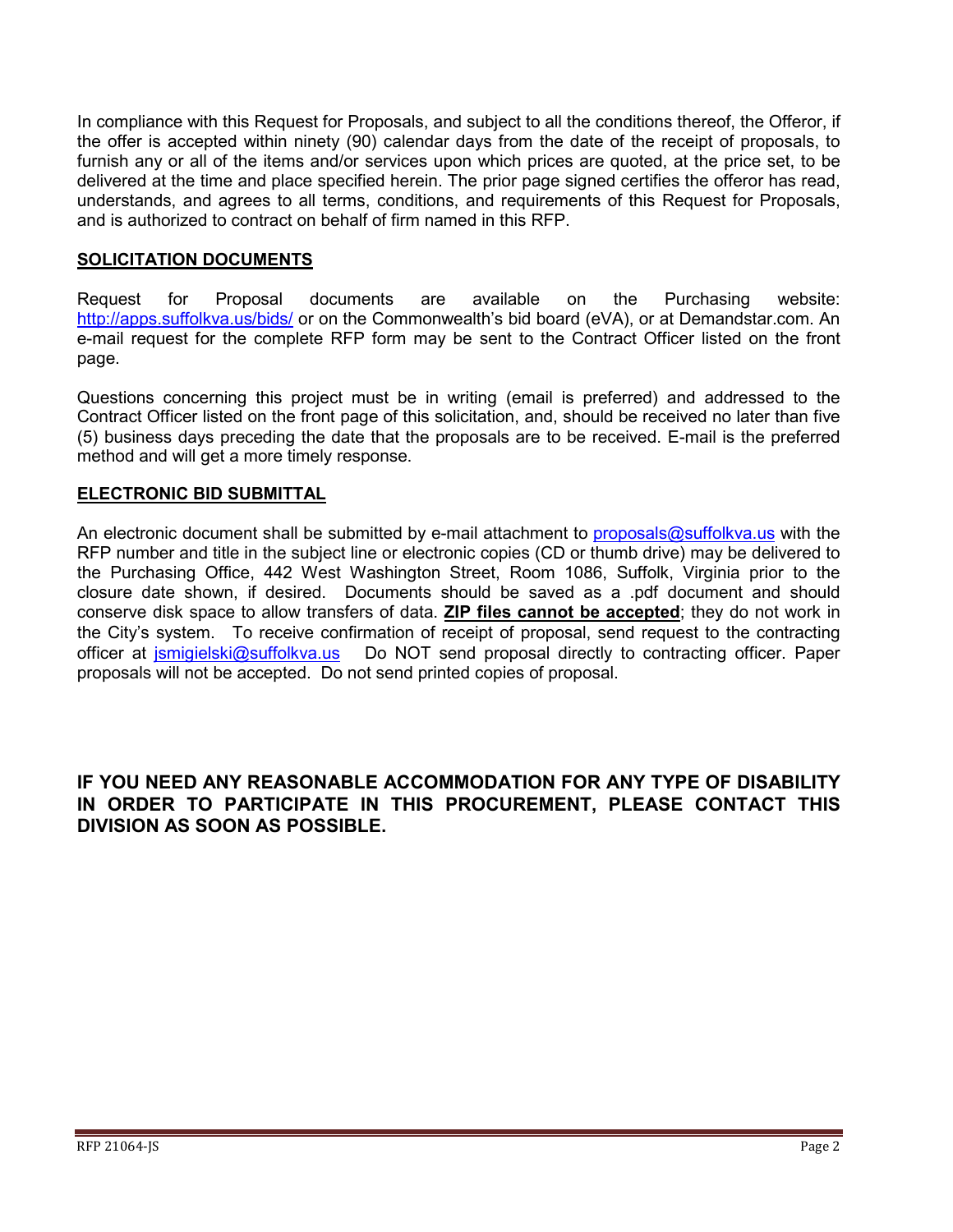# **REQUEST FOR PROPOSAL**

# Annual Services Contract - Traffic Signal Timing

## **SECTION/TITLE**

| 1.0  |  |  |  |
|------|--|--|--|
| 2.0  |  |  |  |
| 3.0  |  |  |  |
| 4.0  |  |  |  |
| 5.0  |  |  |  |
| 6.0  |  |  |  |
| 7.0  |  |  |  |
| 8.0  |  |  |  |
| 9.0  |  |  |  |
| 10.0 |  |  |  |
|      |  |  |  |
|      |  |  |  |
|      |  |  |  |
|      |  |  |  |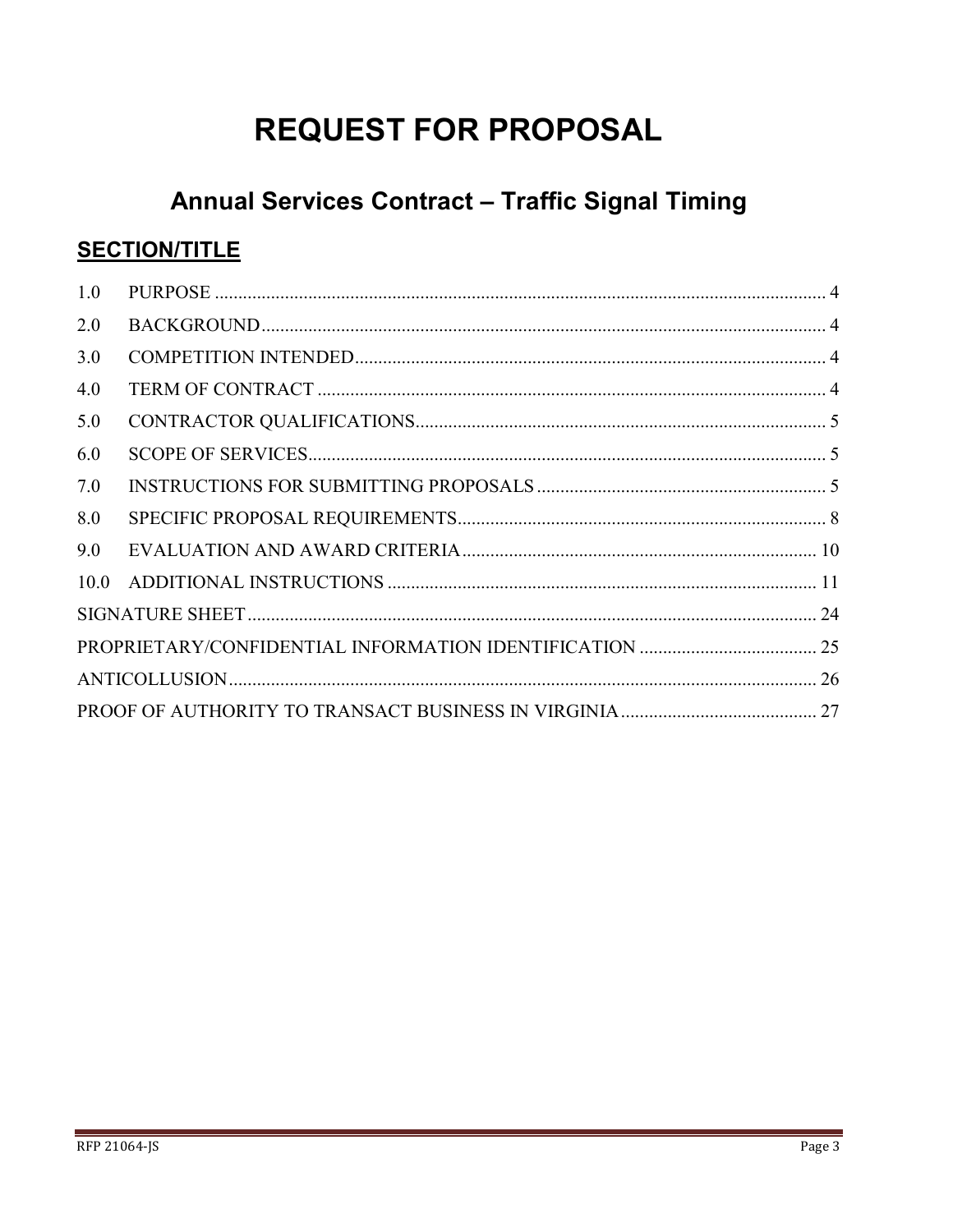#### <span id="page-3-0"></span>**1.0 PURPOSE**

The purpose of this Request for Proposal (RFP) is to solicit sealed proposals to establish a contract through competitive negotiations for a professional engineering firm to provide traffic signal timing services for the Department of Public Works Traffic Engineering Division.

#### <span id="page-3-1"></span>**2.0 BACKGROUND**

The City has approximately one hundred (100) traffic signals and operates a centralized signal management system along with associated ITS infrastructure, such as video cameras and emergency vehicle preemption systems. It is the City's intent to obtain a firm that can assist in coordination of traffic signal timings along corridors and in the procurement and maintenance of IT infrastructure.

It is understood and agreed that assignments under this contract will be of a "time is of the essence" nature which would generally preclude the City's procurement on project by project basis. The City makes no guarantee that any work will be assigned under this contract.

### <span id="page-3-2"></span>**3.0 COMPETITION INTENDED**

It is the City's intent that this Request for Proposal (RFP) permits competition. It shall be the offeror's responsibility to advise the Contract Officer in writing if any language requirement, specification, etc., or any combination thereof, inadvertently restricts or limits the requirements stated in this RFP to a single source. Such notification must be received by the Purchasing Agent not later than five (5) business days prior to the date set for acceptance of proposals.

#### <span id="page-3-3"></span>**4.0 TERM OF CONTRACT**

The contract shall cover the period beginning April 1, 2021, and continuing through March 31, 2022. This contract may be renewed based on the terms and conditions at the expiration of its term at the sole discretion of the City. Automatic renewals will occur for up to four (4) additional one-year periods through March 31, 2026. The right is further reserved by the City to not renew the resulting contract at the expiration of the anniversary date by furnishing the contractor with thirty (30) days written notice.

The initial first term is limited to one (1) year or when the cumulative total project fees reach the maximum cost authorized under Virginia Public Procurement Act §2.2-4303.1, whichever occurs first. The project fee of any single project (for this contract) shall not exceed \$2.5 million. The sum of all projects performed in one contract term shall not exceed \$8 million. Any unused amounts from the first contract term shall not be carried forward to the succeeding term.

Each contract shall have an option to extend the terms of the existing contract to all completion of any work undertaken, but not completed, during the term of the contract.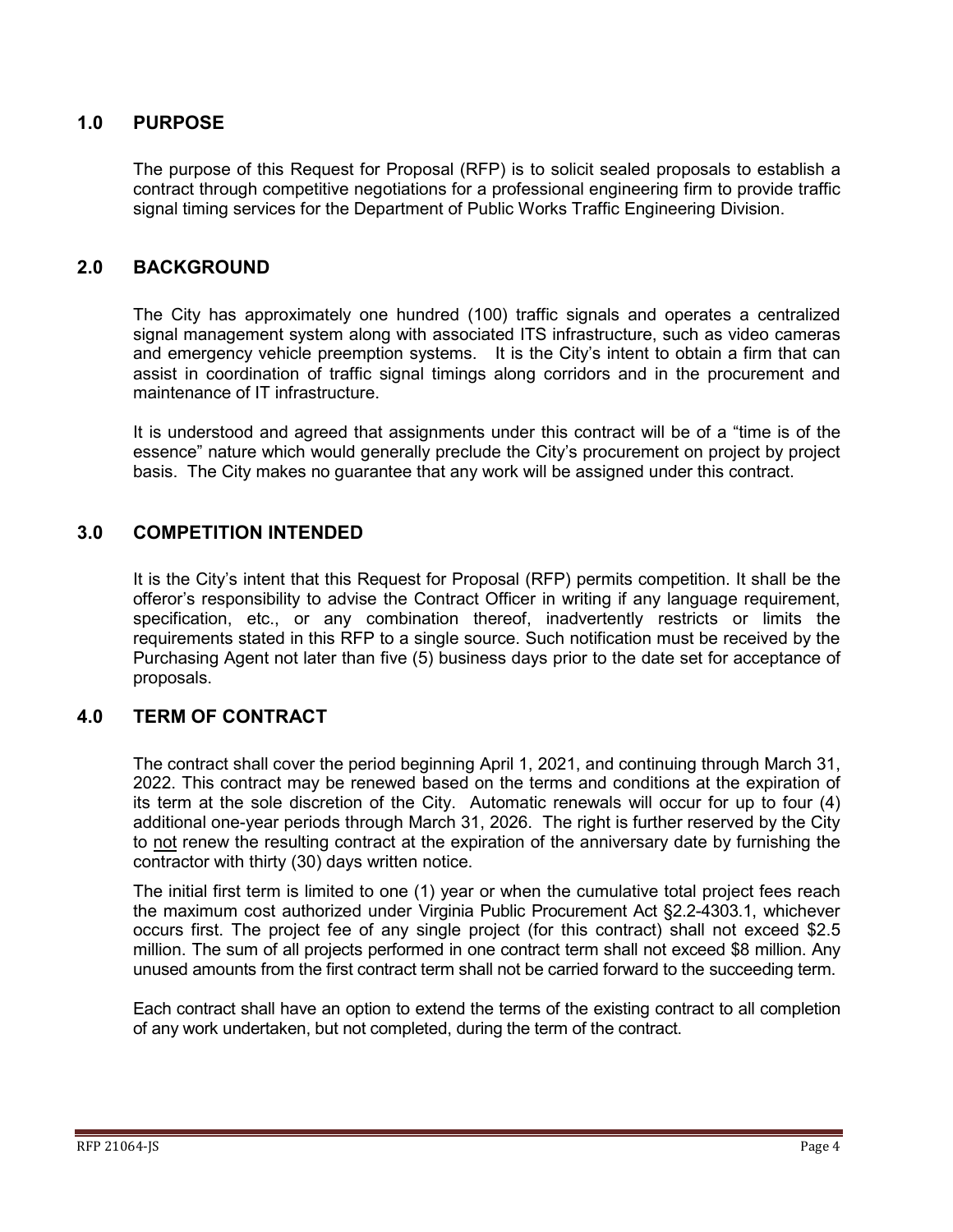#### <span id="page-4-0"></span>**5.0 CONTRACTOR QUALIFICATIONS**

The successful firm must demonstrate significant experience in traffic signal re-timing; experience with current traffic signal timing and corridor analysis software; Synchro/TS PPD/CORSIM; familiarity with Peek Traffic ATC100 controllers, McCain ATC eX controllers, and the Transparity Management software.

#### <span id="page-4-1"></span>**6.0 SCOPE OF SERVICES**

For each project proposed by the City, the successful offeror shall provide a written description of the services to be provided, the associated schedule for the completion of the services, and a fee proposal supported by man hours in each category. Fees and schedules for individual projects shall be subject to negotiation; if mutually acceptable terms are not achieved, the City reserves the right to obtain the necessary services from other sources.

The scope of services may include, but is not limited to, the following:

- Performing vehicle turn movement counts
- Developing signal timing plans for 100-plus signalized intersections on the latest version of Synchro Traffic Management software
- Developing logical traffic responsive signal timing corridors
- Performing before and after corridor analysis runs to determine timing change effectiveness;
- Developing Interstate I-664 diversion timing plans;
- Developing hurricane evacuation timing plans
- Designing Intelligent Transportation System (ITS) equipment plans to include equipment specifications, construction specifications, construction plans, and operation Standards of Procedure (SOP).
- Other related professional services

Plans, design and specifications may be subject to the approval of state or Federal authorities. Bid documentation shall facilitate compliance with competitive sealed bidding in accordance with the Virginia Public Procurement Act and requirements of applicable state and/or Federal grants. Bid documentation shall be prepared to allow pricing and award for project phasing, if required by budgetary constraints.

#### <span id="page-4-2"></span>**7.0 INSTRUCTIONS FOR SUBMITTING PROPOSALS**

#### A. Submission of Proposals

An electronic document shall be submitted by e-mail attachment to [proposals@suffolkva.us](mailto:proposals@suffolkva.us) with the RFP number, title, and closing date in the subject line. Electronic copies may be delivered to the Purchasing Office, 442 West Washington Street, Room 1086, Suffolk, Virginia prior to the closure date shown, if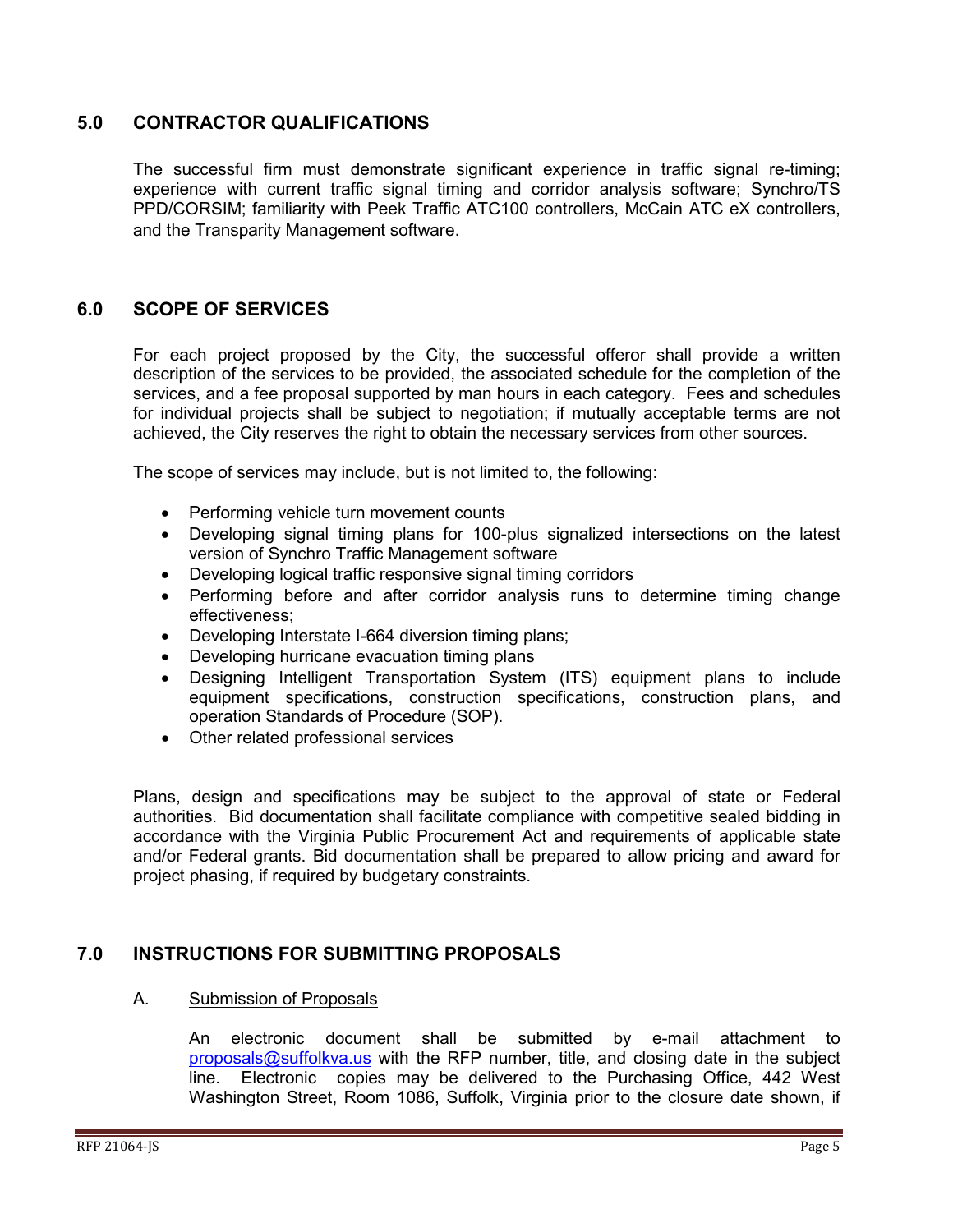desired. Documents should be saved as a .pdf document and should conserve disk space to allow transfers of data. **ZIP files cannot be accepted**; they do not work in the City's system. To receive confirmation of receipt of proposal, send request to the contracting officer at *ismigielski@suffolkva.us*. Do NOT send proposal directly to contracting officer.

The intent of using electronic submissions is to reduce paper usage and provide economical approaches while permitting the offeror to demonstrate their skills, education, experience, pricing, and ingenuity that would qualify them to be selected for interview.

Offerors so selected will be allowed to make a formal presentation of their qualifications and job approach, and may be selected for final negotiations of contract. Therefore, care should be given to address the issues relating to the criteria to follow. Read the entire solicitation before submitting a proposal. Failure to read any part of this RFP shall not relieve any offeror from his or her contractual obligations.

#### B. Questions and Inquiries

Questions and inquiries pertaining to the Request for Proposals will be accepted from any and all firms via e-mail to *jsmigielski@suffolkva.us* or fax. Inquires must provide RFP number, title and acceptance date. Material questions will be answered by Addendum and will be posted on the City's website: <http://apps.suffolkva.us/bids/> and to all firms who receive the RFP provided that all questions are received five (5) days prior to opening date.

Jay Smigielski, Purchasing Agent, is the designated authorized spokesperson for the City of Suffolk with respect to this RFP. All questions and/or comments should be directed to her attention. The respondents to this RFP shall not contact, either directly or indirectly, any other employee or agent of the City regarding this RFP. This prohibition shall also extend to the Suffolk City Council and other elected City officials. Any such unauthorized contact may disqualify the offeror from the procurement.

#### C. Addendum and Supplement to Request

If it becomes necessary to revise any part of this request or if additional data are necessary to enable an exact interpretation of provisions of this request, an addendum will be issued. It is the responsibility of the offeror to ensure that he has received all addendums prior to submitting a proposal. All addenda can be downloaded from<http://apps.suffolkva.us/bids/>

#### D. Firm Pricing for City Acceptance

Offers made during negotiation must be honored for City acceptance for 180 days from the date of offer.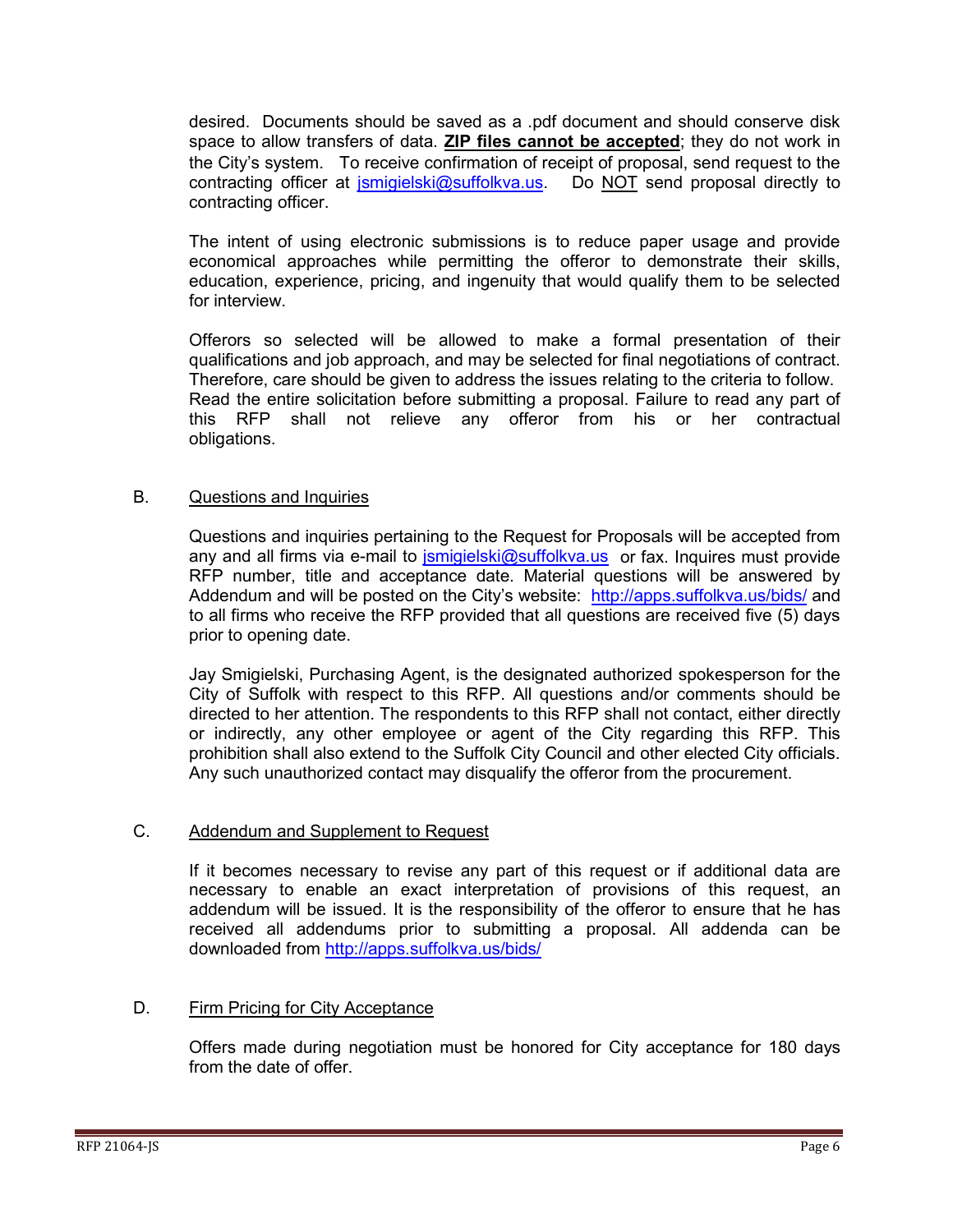#### E. Proprietary Information

Trade secrets or proprietary information submitted by an offeror in connection with this solicitation shall not be subject to disclosure under the Virginia Freedom of Information Act; however, the offeror must invoke the protections of this section prior to or upon submission of the data or other materials, and must clearly identify the data or other materials to be protected and state the reasons why protection is necessary. Offerors shall not mark sections of their proposal as proprietary if they are to be part of the award of the contract and are of a "Material" nature. Any propriety information must be listed on the attached "Proprietary/Confidential Information Identification" form and submitted with the proposal. An all-inclusive statement that the entire proposal is proprietary will result in rejection of the proposal.

#### F. Authority to Bind Firm in Contract

Proposals must give full firm name and address of offeror. Failure to sign proposal may disqualify it. Person signing proposal should show title or authority to bind his firm in a contract. Firm name and authorized signature must appear on proposal in the space provided on the pricing page.

#### G. Preparation and Submission of Proposals

- 1. All proposals shall be signed by the individual or authorized principals of the firm.
- 2. All attachments to the Request for Proposal requiring executing by the firm are to be returned with the proposals.
- 3. Proposals are to be submitted electronically; title shall indicate the RFP number, time and date of public acceptance, and the title of the proposal.
- 4. It is the Offeror's responsibility that the proposals are received by the Purchasing Division BEFORE the hour specified on the opening date. Requests for extensions of this time and date will not be granted. Proposals or unsolicited amendments to proposals received by the City after the acceptance date will not be considered.

#### H. Miscellaneous Requirements

1. The City will not be responsible for any expenses incurred by a firm in preparing and submitting a proposal. All proposals shall provide a straightforward, concise delineation of the firm's capabilities to satisfy the requirements of this request. Emphasis should be on completeness and clarity of content.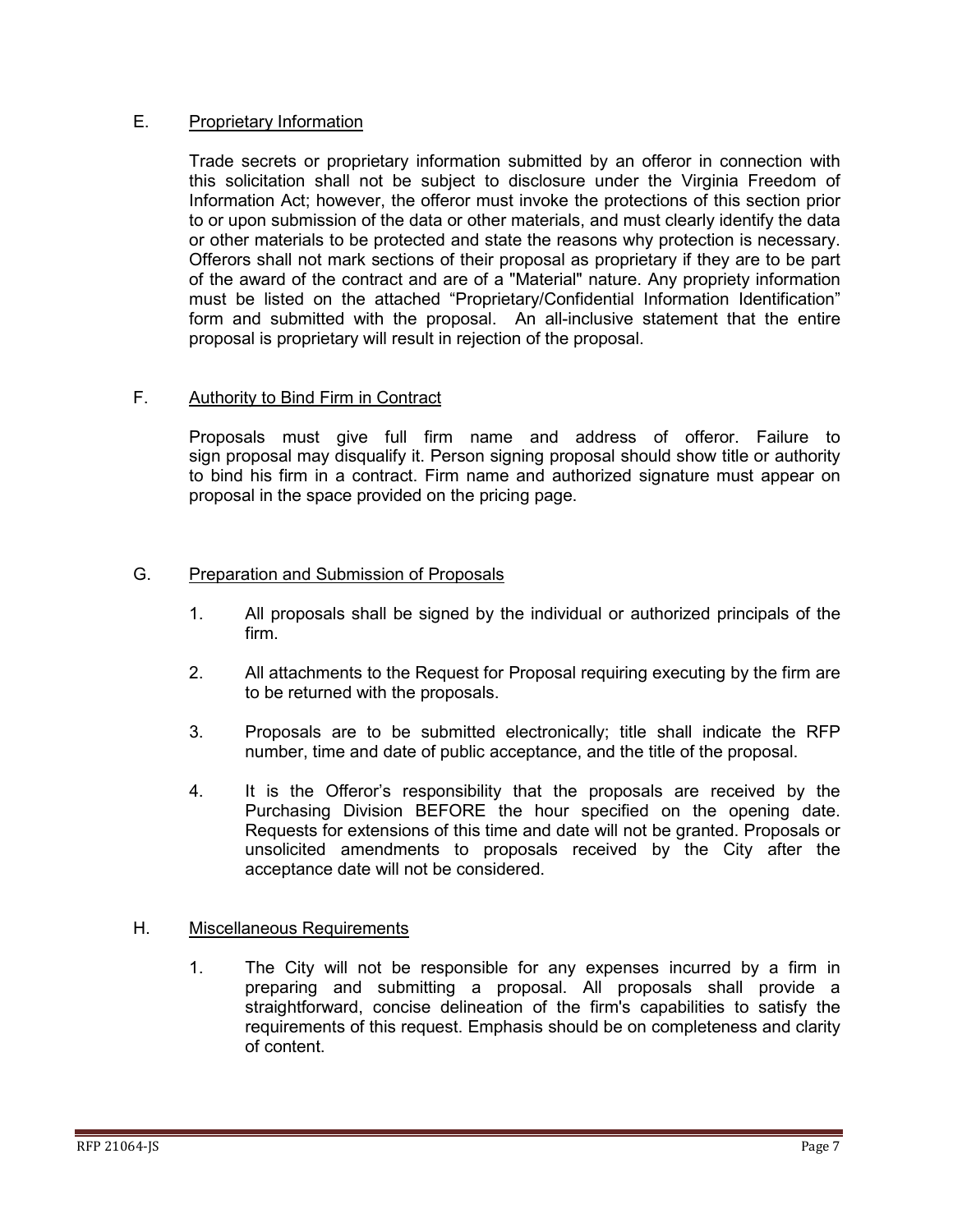- 2. Offerors who submit a proposal in response to this RFP may be required to make an oral presentation of their proposal. The Purchasing Division will schedule the time and location for this presentation.
- 3. The contents of the proposal submitted by the successful offeror and this RFP will become part of any contract awarded as a result of the Scope of Services contained herein. The successful firm will be expected to sign a contract with the City.
- 4. The City reserves the right to reject any and all proposals received by reason of this request, or to negotiate separately in any manner necessary to serve the best interests of the City.

### <span id="page-7-0"></span>**8.0 SPECIFIC PROPOSAL REQUIREMENTS**

Proposals should be as thorough and detailed as necessary to allow the City of Suffolk to properly evaluate the offeror's capabilities to provide the required services. Offerors are required to submit the following items in the format provided as a complete proposal.

The City reserves the right to request clarification of information submitted and to request additional information if deemed necessary.

#### A. Cover Letter

The offeror will complete and submit the signed Cover Sheet (Page 1) and submit it with a brief cover letter. The cover letter should summarize key elements of the proposal. An individual authorized to bind Offeror must sign the letter and Signature Sheet, as well. Indicate the address and telephone number of the Contractor's office.

#### B. Background and Project Summary Section

This section should describe your understanding of the City, the work to be performed, and the objectives to be accomplished. Refer to the "Scope of Services" Section of this RFP.

#### C. Methodology Section

Provide a detailed description of the approach and methodology to be used to accomplish the "Scope of Services" of this RFP. The Methodology Section should include the following:

1. An implementation plan that describes in detail (a) the methods, including controls by which your firm manages projects of the type sought by this RFP; (b) methodology for soliciting and documenting view of internal and external stakeholders: and (c) any other project management or implementation strategies or techniques that the respondent intends to employ in carrying out the work.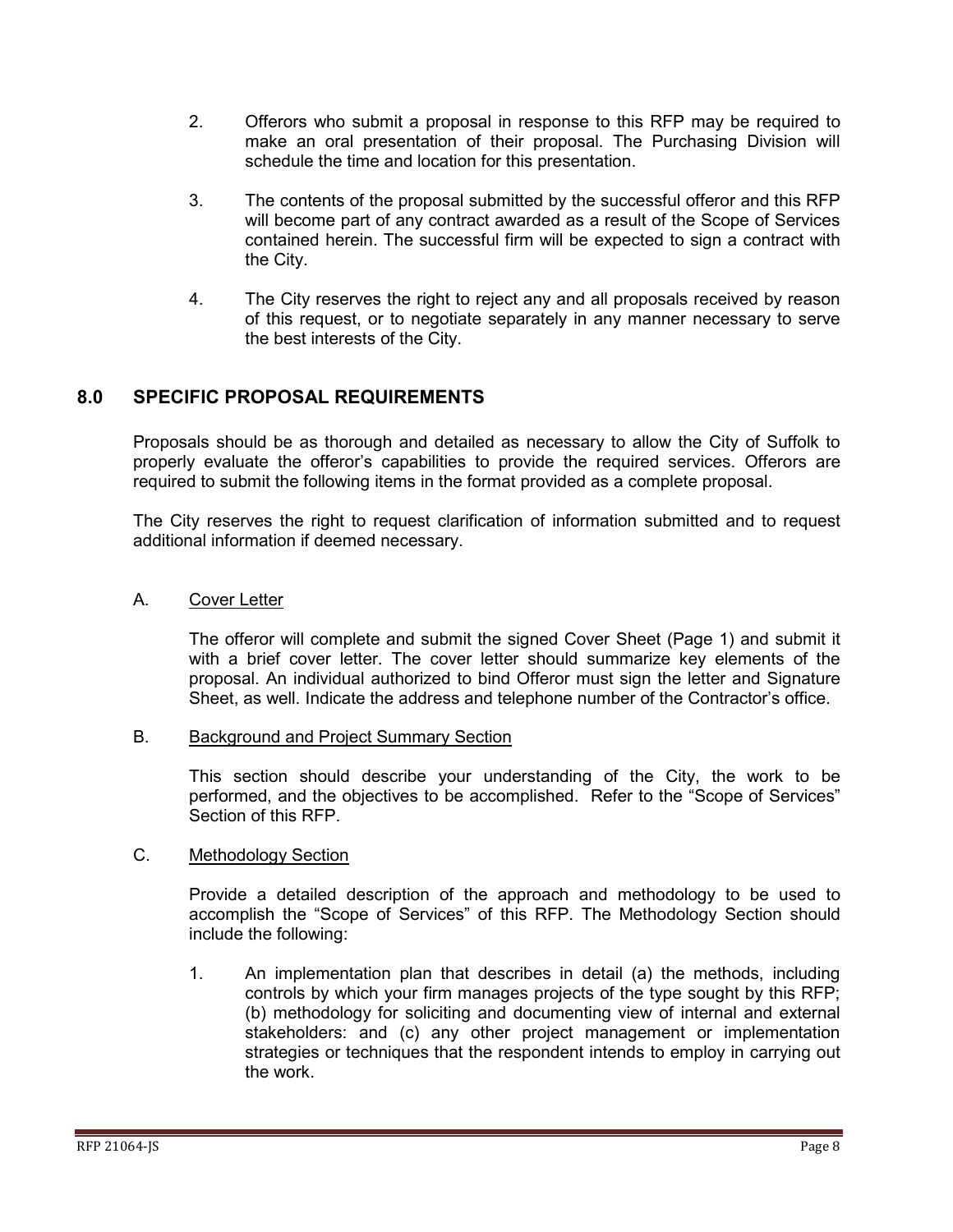- 2. Detailed description of efforts your firm will undertake to achieve client satisfaction and to satisfy the requirements of the "Scope of Services" Section.
- 3. Detailed description of specific tasks you will require from City staff. Explain what the respective roles of City staff and your staff would be to complete the tasks specified herein.

#### D. Staffing Section

Provide a list of individual(s) who will be working on this contract and indicate the level/title of each member, and the function that each will perform. Include a resume for each designated individual, to include licenses, certifications, and other qualifications.

#### E. Qualifications

The information requested in this section should describe the qualifications of the firm, and any subcontractors, in performing projects within the past three (3) years that are similar in size and scope to that requested in the RFP. Qualifications shall specifically target work related to traffic signal timing engineering services. Information shall include the following:

- 1. A summary of the firm's demonstrated capability, including length of time that the firm has provided the services being requested herein.
- 2. Furnish a list of a maximum of five (5) projects specifically performed in compliance with Virginia Department of Transportation (VDOT) specifications. Information shall include:
	- Client name
	- Project description/summary
	- Project start and end dates
	- Client project manager name, email, and telephone number

#### F. Format

Proposal should be submitted in the following format:

- Cover Sheet and Cover Letter (A)
- Proposal sequenced in accordance with Paragraphs B-E above
- City Forms as follows: (All forms must be signed.)
	- o *Signature Sheet (Page 24)*
	- o *Propriety/Confidential Information Identification (Page 25)*
	- o *Anticollusion/Nondiscrimination/Drug Free Workplace Clauses (Pg. 26)*
	- o *Proof of Authority to Transact Business in Virginia (Page 27)*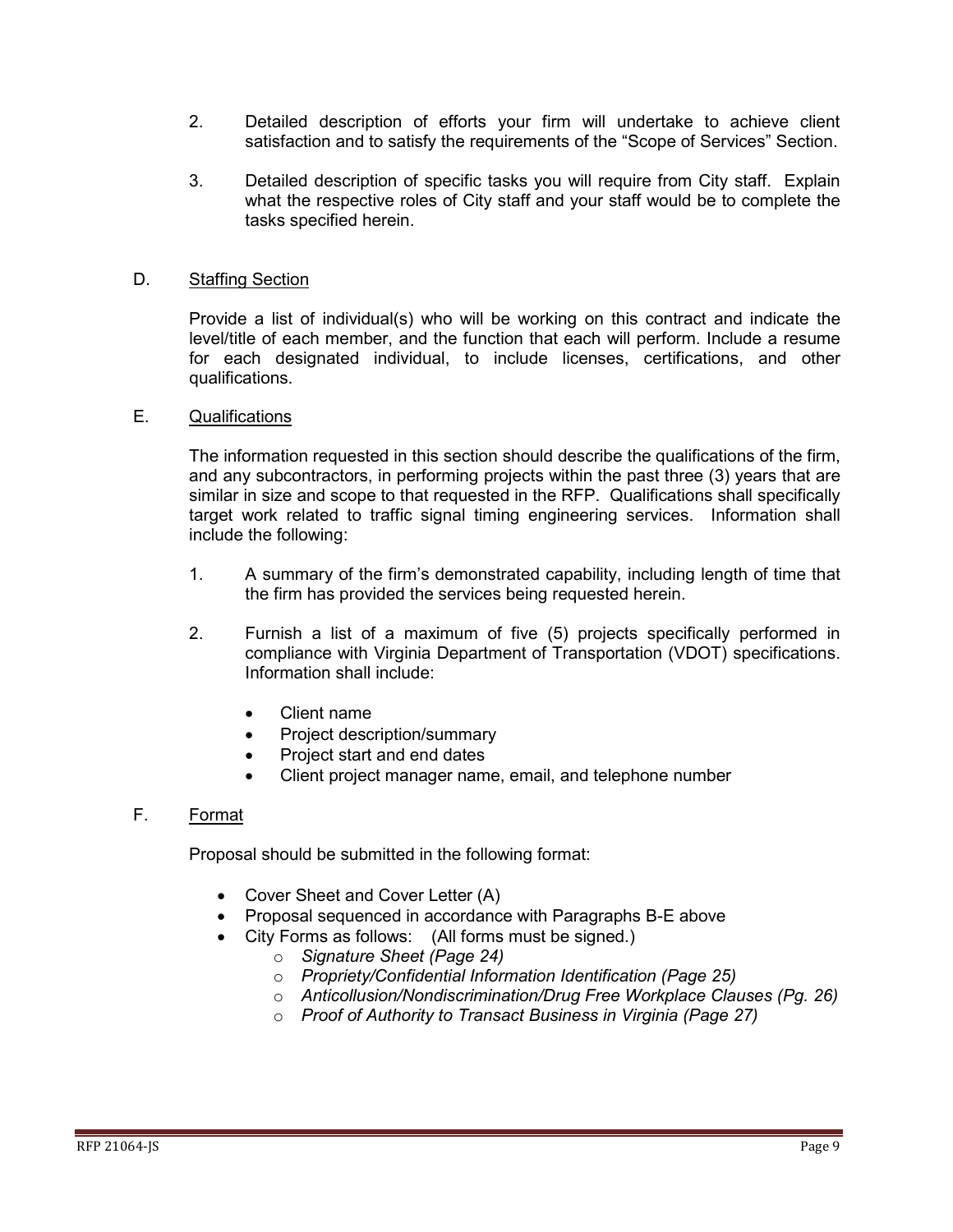### <span id="page-9-0"></span>**9.0 EVALUATION AND AWARD CRITERIA**

The City's Evaluation Committee shall review each proposal and verify the claims and credentials of each offeror. Selection will be made for each proposal on the basis of the criteria listed below. Weights to each rating will be applied as indicated below:

- Qualifications, credentials, and related experience of the Offeror's key personnel. Established working relationships as a project team on similar jobs (30%)
- Adequacy and availability of support resources (20%)
- Quality of prior work, including design efficiencies, timeliness and cost control (20%)
- Approach to the task/operational plan (20%)
- Overall quality and completeness of proposal based on the submittal requirements (10%)

Once each member of the Evaluation Committee has independently read and rated each proposal and completed an EVALUATION MATRIX for each offeror, a composite preliminary rating will be developed which indicates the group's collective ranking of the highest rated proposals in a descending order. The preliminary rating will be used to select the firms for further consideration—the short-list.

At this point, the Evaluation Committee will conduct interviews and/or discussions with the top ranked firms, usually the top three (3) to five (5) depending upon the number of proposals received.

After the interviews, the Evaluation Committee will finalize the rankings based on the firms' presentations. Final negotiations for a binding fee will begin with the top ranked firm. If a contract acceptable to the City cannot be negotiated at rates that are considered fair and reasonable, negotiations shall be terminated with that firm, and negotiations will be conducted with the next ranked firm, and so on, as required under the Virginia Public Procurement Act. The rankings shall remain confidential until after the contract award.

Should the City determine, in its sole discretion, that only one offeror is qualified, or that one offeror is clearly more highly qualified than the other under consideration, a contract may be negotiated and awarded to that offeror. The file will show the Committee's reason for basis of selection.

The successful firm will be expected to enter into a contract with the City of Suffolk based upon their submittal, any additional negotiated terms, and best and final pricing. The successful firm shall be expected to execute and return the contract documents to the City within ten (10) business days of receipt.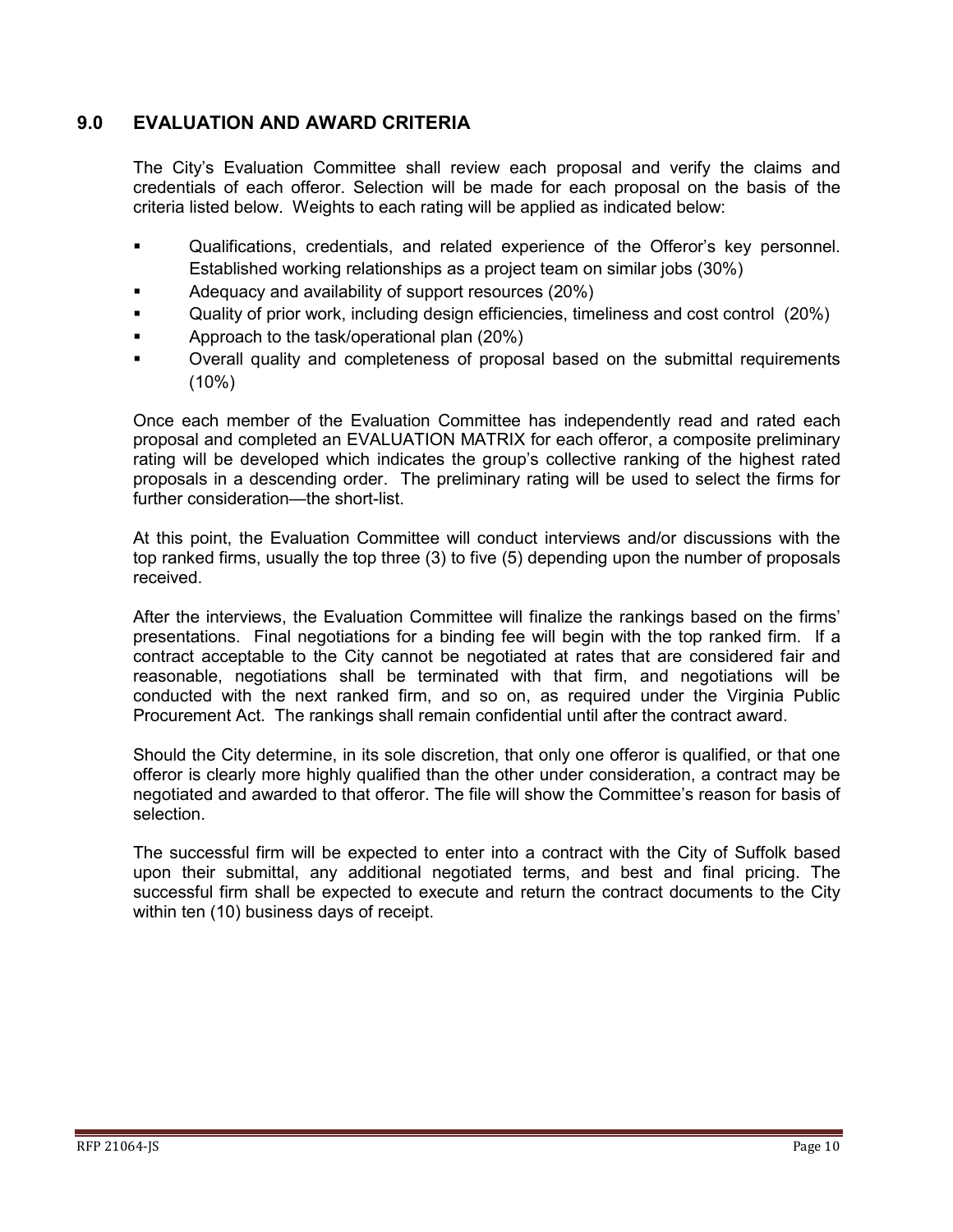#### <span id="page-10-0"></span>**10.0 ADDITIONAL INSTRUCTIONS**

- 1. **Use of Form**: All proposals should be submitted in electronic (.pdf) format in accordance with this form. The offeror may attach/scan other information as required to the electronic document that will be made a part of the proposal. Electronic submittals on CD, DVD, flash drives, or other electronic media will be accepted if delivered prior to the closing time. The preferred method is by an attachment to an email addressed to: [proposals@suffolkva.us.](mailto:proposals@suffolkva.us) ZIP files cannot be accepted.
- 2. **Submittals**: Except as noted above, all proposals shall be sent as an attachment to email to: [proposals@suffolkva.us.](mailto:proposals@suffolkva.us) The subject line must show the proposal number and title.
- 3. **Late Proposals**: Proposals, if received by the City's Purchasing Division ("Purchasing") after the date and time specified, will not be considered. It will be the responsibility of the offeror to see that their proposal is received by Purchasing as specified. There will be no exceptions. Electronic proposals show the date and time sent. This must be prior to the closing date published on the front cover.
- 4. **City Hall Closure**: Should the City's electronic networks connectivity prevent receipt of proposals at the time of the scheduled proposal closing, the proposals will be accepted and opened on the next business day of the City, at the original scheduled hour, or as soon as connectivity is restored during normal business hours.
- 5. **Competition Intended**: It is the City's intent that this RFP permits competition. It shall be the offeror's responsibility to advise the Contract Officer in writing if any language requirement, specification, terms, conditions, or any combination thereof, inadvertently restricts or limits the requirements stated in this RFP to a single source. Such notification must be received by the Contract Officer prior to the date set for proposals to close.
- 6. **Contract Quantities**: The quantities specified in the RFP are estimates only unless otherwise clearly noted, and are given for the information of offeror and for the purpose of proposal evaluation. They do not indicate the actual quantity that will be required, since such volume will depend upon requirements that may develop during the contract period. Quantities shown shall not be construed to represent any amount which the City shall be obligated to purchase under the contract, or relieve the offeror of his obligation to fill all orders placed by the City, except as clearly noted.
- 7. **Delivery**: The time of delivery of services must be stated in definite terms. If time of delivery for different goods and/or services varies, the offeror shall so state.
- 8. **Offeror's Qualifications**: Only proposals from established offerors for work similar in scope to work herein shall be considered; the City reserves the right to request specific reference information prior to award. Offeror shall demonstrate that they have adequate and appropriate manpower, tools and equipment to respond and perform in accordance with the provisions herein.

The City may, at its option, disqualify an offeror and reject its proposal for cause. Reasons deemed to be sufficient for this action shall include, but not be limited to, the following: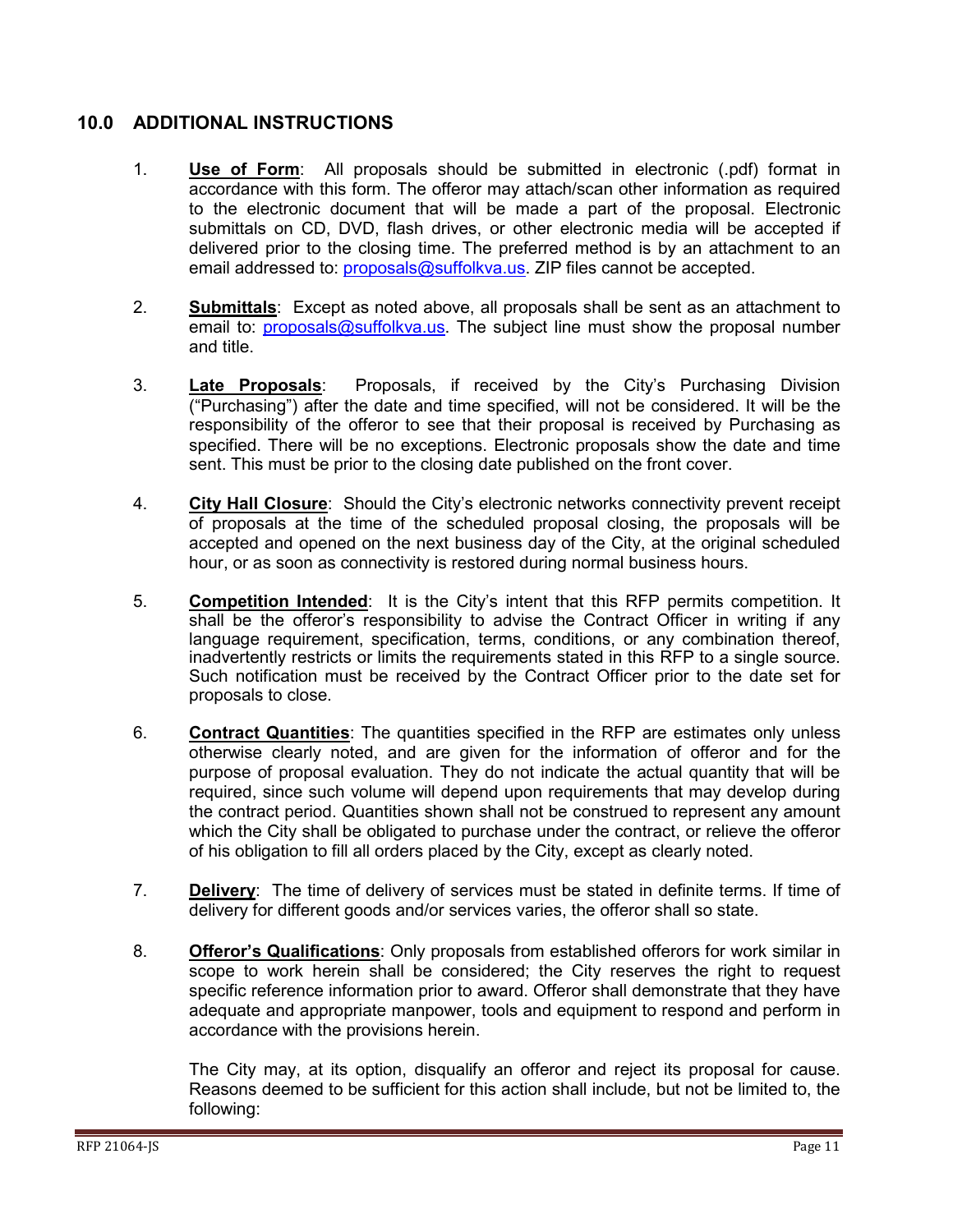- **Evidence of collusion among offerors.**
- Receipt of more than one proposal on any project from an individual, or from a corporation. This restriction does not apply to sub-consultants
- **Default on any previous contract.**
- For unreasonable failure to complete a previous contract within the specified time or for being in arrears on an existing contract without reasonable cause for being in arrears.
- **Inability to perform as revealed by an investigation of the offeror's financial** statement, experience and/or plant and equipment.
- Offeror does not meet project-specific requirements, as identified in the solicitation.
- 9. **Pricing to be F.O.B. Destination – Freight Allowed**: Pricing shall be F.O.B. destination-freight included for all competitive proposals. F.O.B. Destination-Freight Included shall include all shipping costs to the City location(s) at the unit cost. No additional shipping charges shall be allowed.
- 10. **Samples**: Samples, when requested, must be furnished free of expense, and upon request, if not destroyed, will be returned at the offeror's risk and expense.
- 11. **Silence of Specifications**: The apparent silence of these specifications and any supplemental specifications as to any detail or the omission from the specifications of a detailed description concerning any point shall be regarded as meaning that only the best commercial practices are to prevail and correct type, size and design are to be used. All interpretations of these specifications shall be made on the basis of this statement.
- 12. **Capacity of Offeror:** All proposals must be signed by a responsible officer or employee having the authority to bind the firm in contract. The offeror agrees that its contract performance shall be in strict conformance with the contract documents.
- 13. **Rights to Damages**: By signing its proposal, the offeror assigns to the City any and all rights that it may have under the antitrust laws of the United States and the Commonwealth of Virginia in any way arising from or pertaining to this proposal. This provision is remedial in nature and is to be liberally construed by any court in favor of the City.
- 14. **Anti-collusion**: The offeror certifies by signing its proposal that the proposal is made without prior understanding, agreement, or accord with any other person or firm submitting a proposal for the same goods and/or services and the this proposal is in all respects bona fide, fair, and not the result of any act of fraud or collusion with another person or firm engaged in the same line of business or commerce. Any false statement hereunder may constitute a felony and can result in a fine and imprisonment, as well as civil damages. Should sub-consultants have interest in multiple submittals, this clause does not apply except when an act of collusion or fraud has occurred.
- 15. **Contact Prohibition**: Direct contact with City departments other than Purchasing, on the subject of this proposal is expressly forbidden except with the foreknowledge and permission of the Contract Officer. Violation may result in a determination that your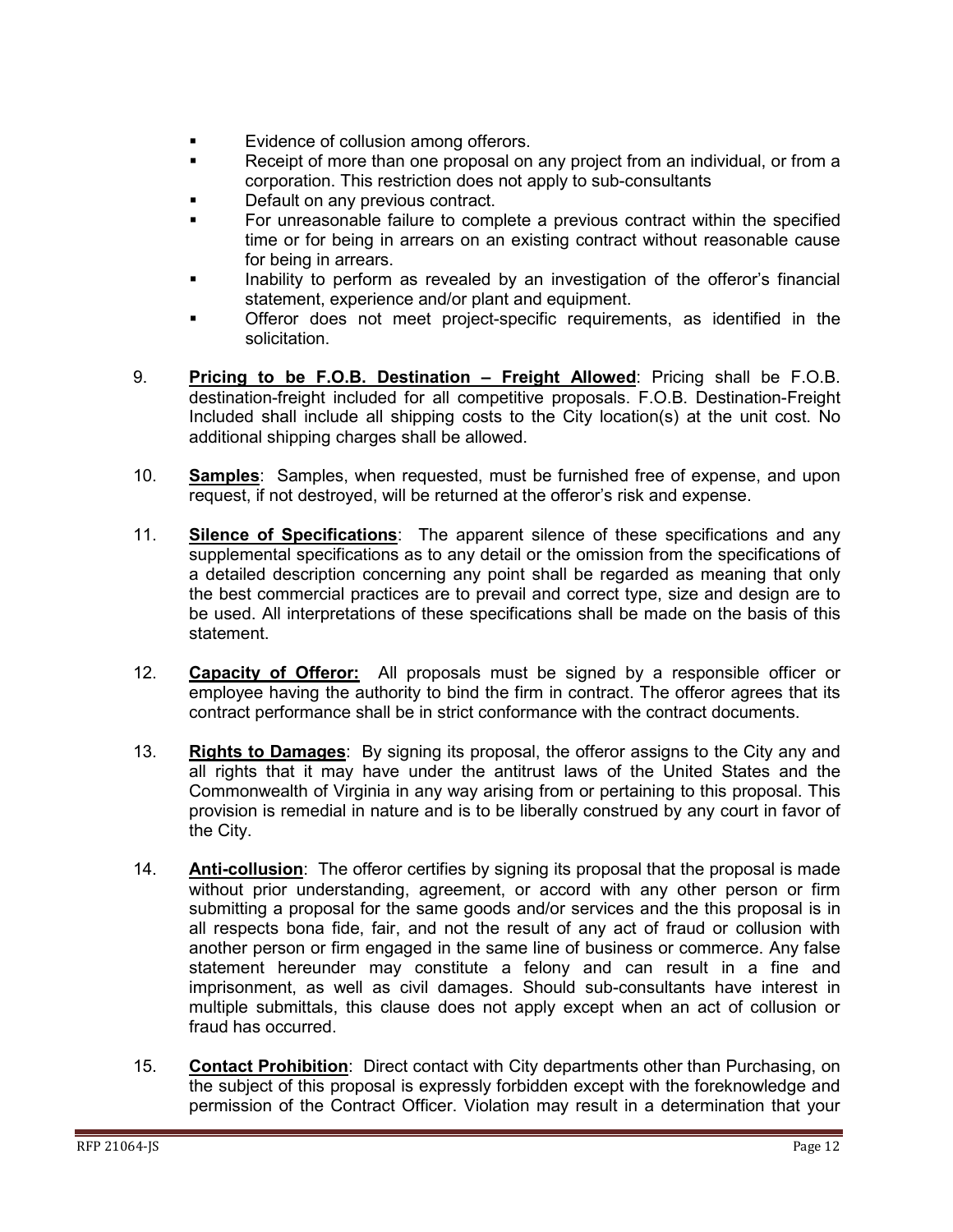firm is ineligible for an award.

All questions shall be in writing to the Contract Officer shown on the title page of the proposal. The respondents to this RFP shall not contact, either directly or indirectly, any other employee or agent of the City regarding this RFP. This prohibition shall also extend to the Suffolk City Council and locally elected officials. Any such unauthorized contact may disqualify the offeror from this procurement.

- 16. **Debarment Status**: By submitting a proposal, offerors certify that they are not currently debarred by the Commonwealth of Virginia from submitting proposals or proposals on contracts for the type of goods and/or services covered by this solicitation, nor are they an agent of any person or entity that is currently so debarred.
- 17. **Ethics in Procurement**: Offeror must provide written disclosure with their proposal if one of its officers, directors, trustees, partners, employees, or lenders is an employee or officer of the City of Suffolk or an immediate family member of the employee or officer (as defined by Section 2.2-4368 of the Virginia Procurement Act) who is involved personally or substantially participates in procurement transactions or owns or controls an interest of more than three percent (3%) of the company or receives more than \$5,000 annually from the Offeror.
- 18. **Addenda**: If issued, addenda to this solicitation will be posted on the Purchasing website [http://apps.suffolkva.us/bids/bid\\_search\\_all.jsp](http://apps.suffolkva.us/bids/bid_search_all.jsp) It is the offeror's responsibility to check the website or contact the Purchasing Division prior to the submittal deadline to ensure that the Offeror has a complete, up-to-date package. Acknowledgement of all issued Addenda shall be indicated in the proposal.
- 19. **Withdrawal of Proposals**: Proposals may be withdrawn (cancelled) any time prior to the closing time and date. Withdrawal of proposals may be accomplished by submitting such request in writing on the issuing company's letterhead either by email, in person, or by certified mail.
- 20. **Award**: Award will be made to the offeror considered by the City's sole determination after following the procedure outlined herein. The process used for this solicitation shall be Competitive Negotiation for Professional Services as outlined in the Virginia Public Procurement Act.
- 21. **Announcements**: Upon the award or the announcement of the decision to award a contract, the City will publicly post such notice on the electronic bulletin board located outside of the Purchasing Division and on the Purchasing web site: [http://apps.suffolkva.us/bids/bid\\_search\\_all.jsp](http://apps.suffolkva.us/bids/bid_search_all.jsp)
- 22. **Offer/Acceptance**: Each proposal is received with the understanding that the acceptance in writing by the City of the offer to furnish any or all of the goods and/or services described therein, shall constitute a contract between the Offeror and the City, which shall bind the offeror to furnish and deliver the goods and/or services quoted at the prices stated and in accordance with the conditions of the accepted proposal; and the City on its part to order from such offeror, except for causes beyond reasonable control; and pay for, at the agreed prices, all goods and/or services specified and delivered.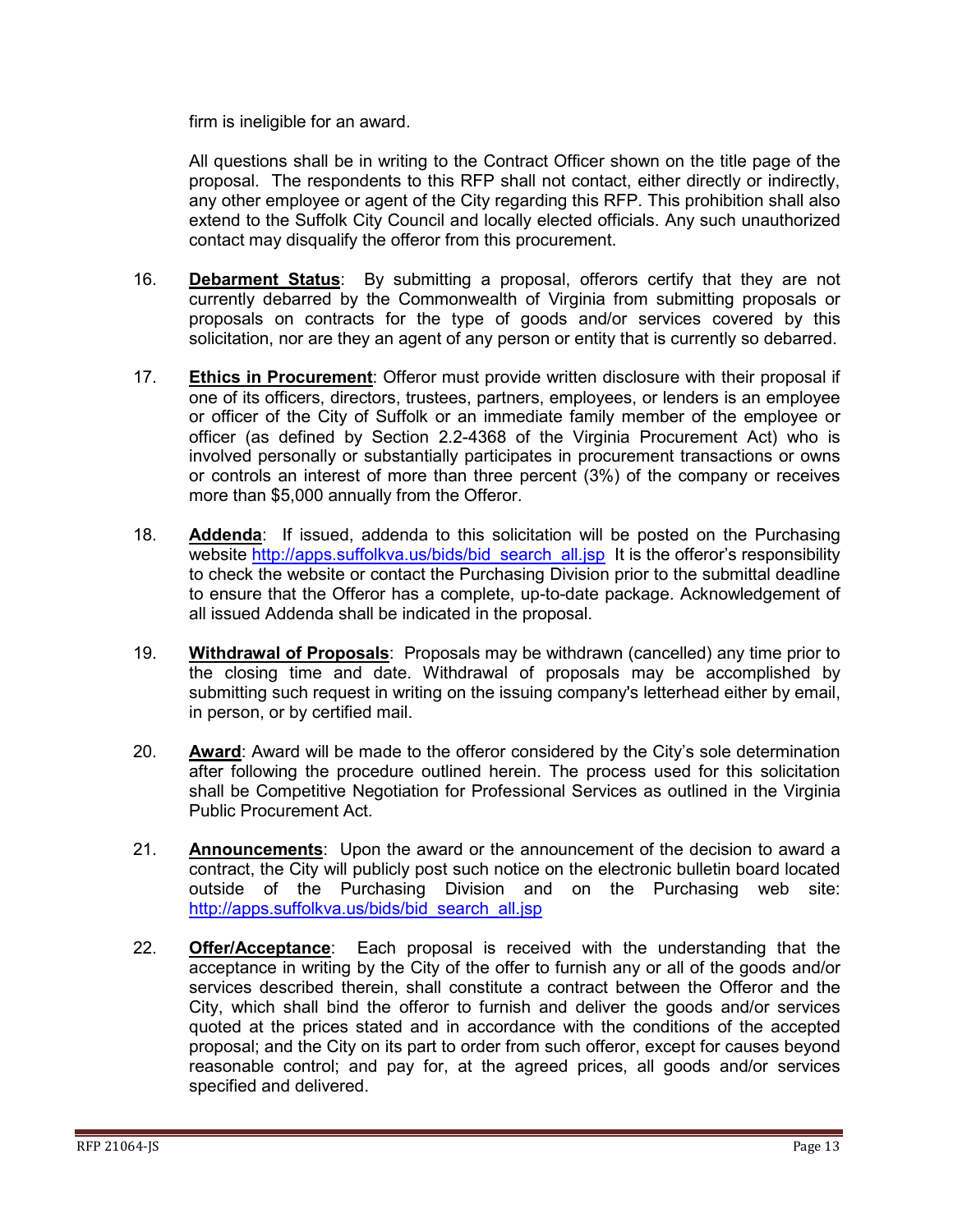- 23. **City's Rights**: The City reserves the right to reject any and all proposals, and to waive any informality if it is determined to be in the best interest of the City.
- 24. **Appeals Procedure**: Upon offeror's request, administrative appeals information will be provided that shall be used for hearing protests of a decision to award, or an award, appeals from refusal to allow withdrawal of proposals, appeals from disqualification, appeals for debarment or suspension, or determination of nonresponsibility and appeals from decisions or disputes arising during the performance of a contract. To be timely all appeals shall be made within the time periods set forth by the Virginia Public Procurement Act, §2.2-4357, *et seq*. Contact the Contract Officer at once for assistance.
- 25. **Additional Conditions**: The Contract Terms and Conditions and all Instructions in this solicitation are intended to apply to the resulting contract and shall supersede any conflicting terms in the Offeror's proposal. Contractual documents submitted by the successful firm after an award will not be accepted.

### **11.0 CONTRACT TERMS AND CONDITIONS**

- 1. **Conflict**: In the event of a conflict between the contract documents, including these Contract Terms and Conditions, the final executed contract documents shall control.
- 2. **Alien employment**: Consultant certifies that he does not and shall not during the performance of the contract for goods and services in the Commonwealth, knowingly employ unauthorized aliens as defined in the federal Immigration Reform and Control Act of 1986, as amended.
- 3. **Anti-Discrimination**: The Consultant certifies to the City that they will conform to the provisions of the Federal Civil Rights Act of 1964, as amended, as well as the Virginia Fair Employment Contracting Act of 1975, as amended, where applicable, the Virginians with Disabilities Act, the Americans with Disabilities Act and §2.2-4311 of the Virginia Public Procurement Act (VPPA). If the award is made to a faith-based organization, the organization shall not discriminate against any recipient of goods, services, or disbursements made pursuant to the contract on the basis of the recipient's religion, religious belief, refusal to participate in a religious practice, or on the basis of race, age, color, gender or national origin and shall be subject to the same rules as other organizations that contract with public bodies to account for the use of the funds provided; however, if the faith-based organization segregates public funds into separate accounts, only the accounts and programs funded with public funds shall be subject to audit by the public body. (Code of Virginia 2.2.4343.1E).

The following provisions apply to all contracts over \$10,000:

- 1. During the performance of this contract, the Consultant agrees as follows:
	- a. The Consultant will not discriminate against any employee or applicant for employment because of race, religion, color, sex, national origin, age, disability, service disabled veterans or any other basis prohibited by state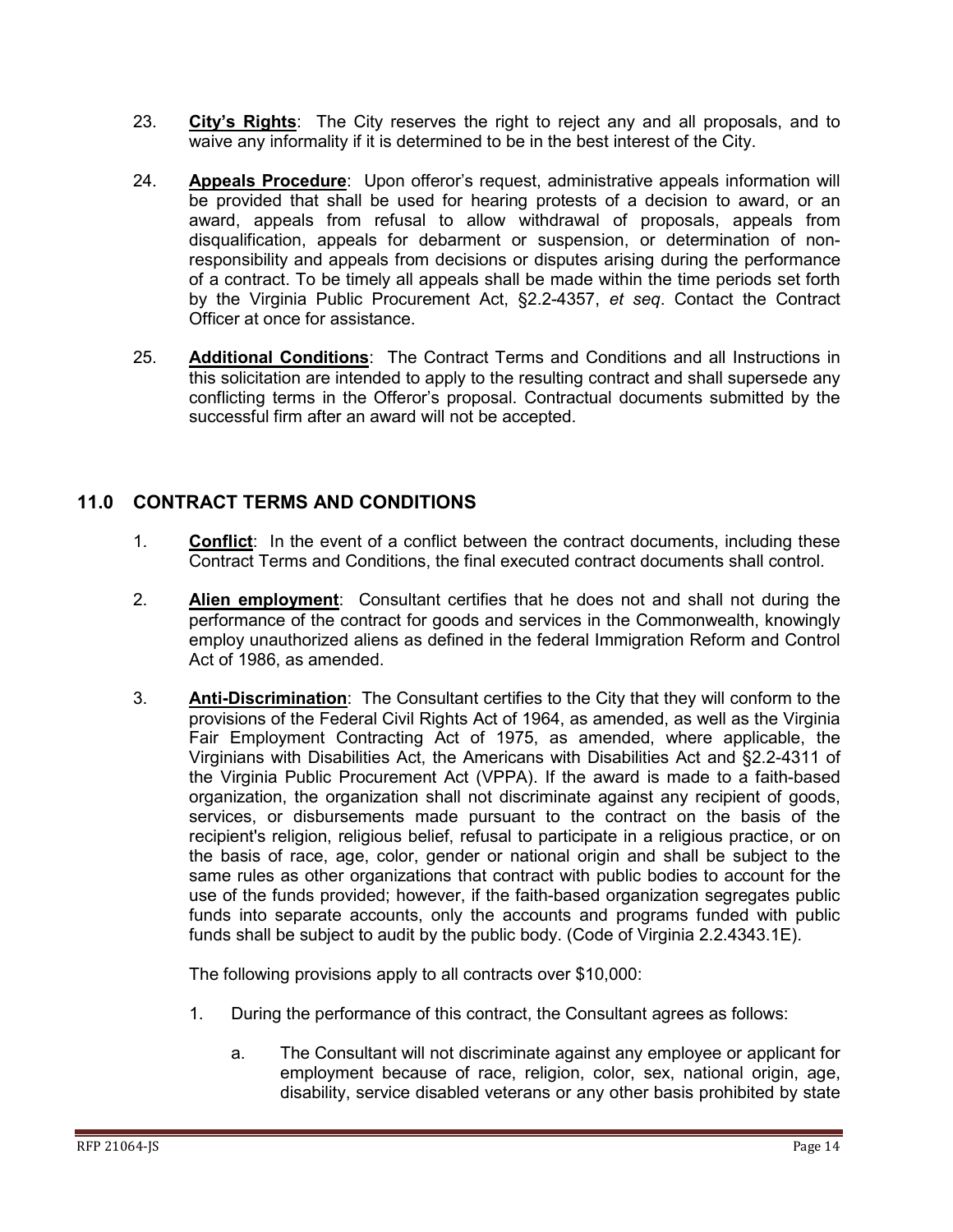law relating to discrimination in employment, except where there is a bona fide occupational qualification reasonably necessary to the normal operation of the Consultant. The Consultant agrees to post in conspicuous places, available to employees and applicants for employment, notices setting forth the provisions of this nondiscrimination clause.

- b. The Consultant, in all solicitations or advertisements for employees placed by or on behalf of the Consultant, will state that such Consultant is an equal opportunity employer.
- c. Notices, advertisements and solicitations placed in accordance with federal law, rule or regulation shall be deemed sufficient for the purpose of meeting these requirements.
- 2. The Consultant will include the provisions of the foregoing paragraphs a, b, and c above in every subcontract or purchase order over \$10,000, so that the provisions will be binding upon each subcontractor or vendor.
- 4. **Assignment of Contract:** A contract shall not be assignable by the Consultant in whole or in part without the written consent of the City.
- 5. **Availability of Funds**: A contract shall be deemed in force only to the extent of appropriations available to each department for the purchase of such goods and/or services. The City's extended obligations on those contracts that envision extended funding through successive fiscal periods shall be contingent upon actual appropriations for the following years.
- 6. **Changes and Additions**: It shall be the responsibility of the Consultant to notify the City, in writing, of any necessary modifications or additions in the Scope of the contract. Compensation for changes or additions in the Scope of the contract will be negotiated and approved by the City, in writing.

It is understood and agreed to by both the City and the Consultant that such modifications or additions to the contract shall be made only by the full execution of the City's standard Contract change order form. Furthermore, it is understood and agreed by both parties that any work done by the Consultant on such modification or addition to the contract prior to the City's execution of its standard Contract change order form shall be at the total risk of the Consultant and said work may not be compensated by the City.

- 7. **Conflicts of Interests**: The Consultant shall not accept or receive commissions or other payments from third parties for soliciting, negotiating, procuring, or effecting insurance on behalf of the City. The City may not procure supplies, equipment, materials or other goods from a Consultant on the same project.
- 8. **Consultant's Failure to Perform**: Failure of the Consultant to perform the contract by reason of the City's non-acceptance of additional conditions submitted after the award shall result in termination of the contract by the City, and may result in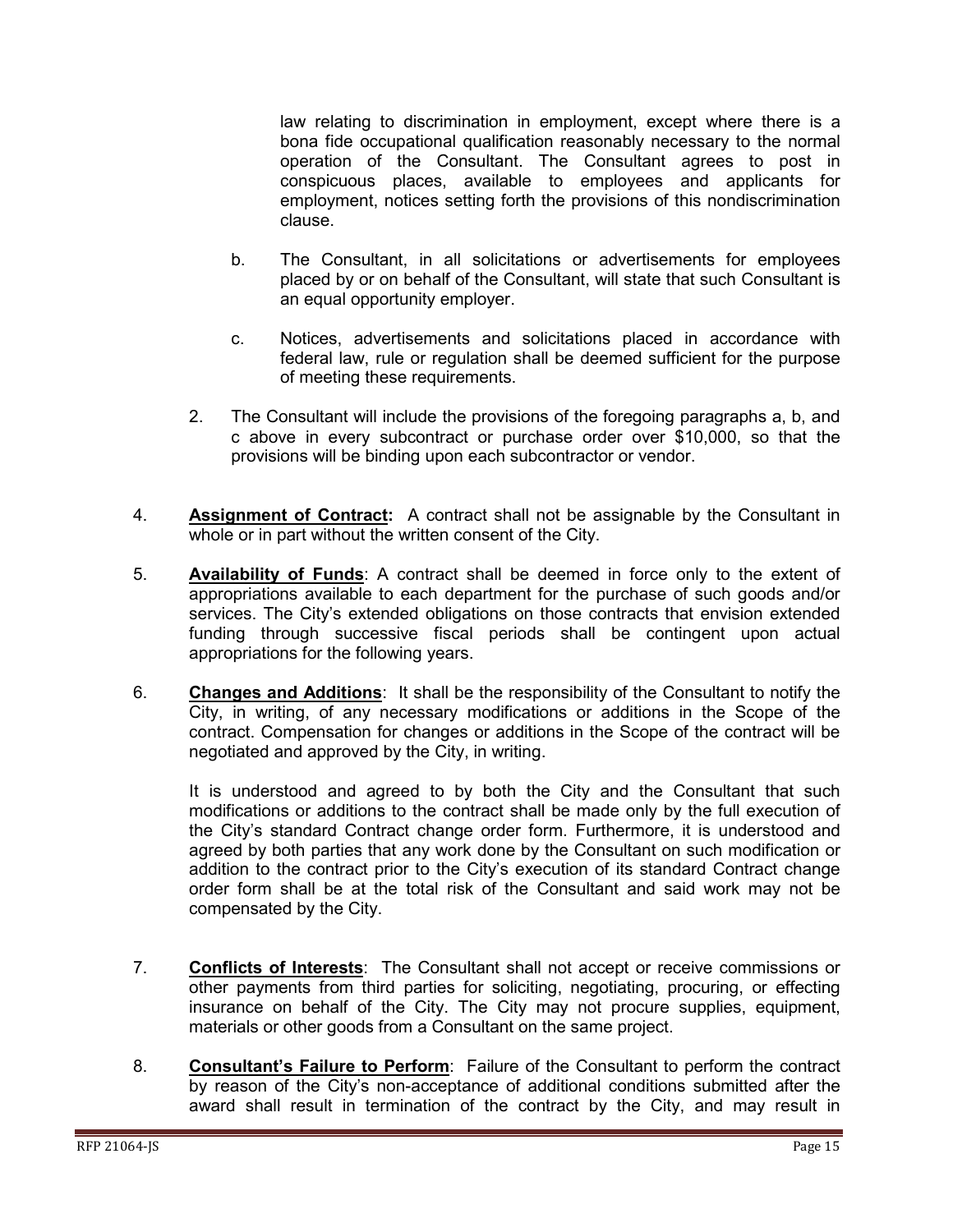debarment of the Consultant for a period of up to three (3) years. Termination and /or debarment of the Consultant shall not constitute a waiver by the City of any other rights or remedies available to the City by law or contract.

9. **Contractual Disputes**: The Consultant shall give written notice to the Purchasing Agent of his intent to file a claim for money or other relief at the time of the occurrence or the beginning of the work upon which the claim is to be based.

The written claim shall be submitted to the Purchasing Agent no later than sixty (60) days after final payment. If the claim is not disposed of by agreement, the Purchasing Agent shall reduce his decision to writing and mail or otherwise forward a copy thereof to the Consultant within thirty (30) days of receipt of the claim.

The Purchasing Agent's decision shall be final unless the Consultant appeals within thirty (30) days by submitting a written letter of appeal to the City Manager, or his designee. The City Manager shall render a decision within sixty (60) days of receipt of the appeal.

- 10. **Copyright Protection**: Consultant agrees to defend and save the City, its agents, officials, and employees, harmless from liability of any nature or kind, for use of any copyright, composition, secret process, patented or unpatented invention, articles or appliances furnished or used in the performance of the contract, or which Consultant is not the patentee, assignee, or licensee, to the same extent as provided in the above paragraph.
- 11. **Default**: In event of default by Consultant, the City reserves the right to procure the goods and/or services from other sources, and hold Consultant liable for any excess cost occasioned thereby. Such actions taken by the City shall not release the Consultant from additional remedies that may be allowed by law.
- 12. **Drug-Free Workplace**: During the performance of this contract, the Consultant agrees to (1) provide a drug-free workplace for the Consultant's employees; (2) post in conspicuous place, available to employees and applicants for employment, a statement notifying employees that the unlawful manufacture, sale, distribution, dispensation, possession, or use of a controlled substance or marijuana is prohibited in the Consultant's workplace and specifying the actions that will be taken against employees for violations of such prohibition; (3) state in all solicitation or advertisement for employees placed by or on behalf of the Consultant that the Consultant maintains a drug-free workplace; and (4) include the provisions of the foregoing clauses in every subcontract or purchase order of over \$10,000, so that the provisions will be binding upon each sub-consultant or vendor.

For the purposes of this section, "drug-free workplace" means a site for the performance of work done in connection with a specific contract awarded to a Consultant, the employees of whom are prohibited from engaging in the unlawful manufacture, sale, distribution, dispensation, possession or use of any controlled substance or marijuana during the performance of the contract.

13. **Entire Agreement**: This contract and any additional or supplementary documents incorporated herein by reference contain all the terms and conditions agreed upon by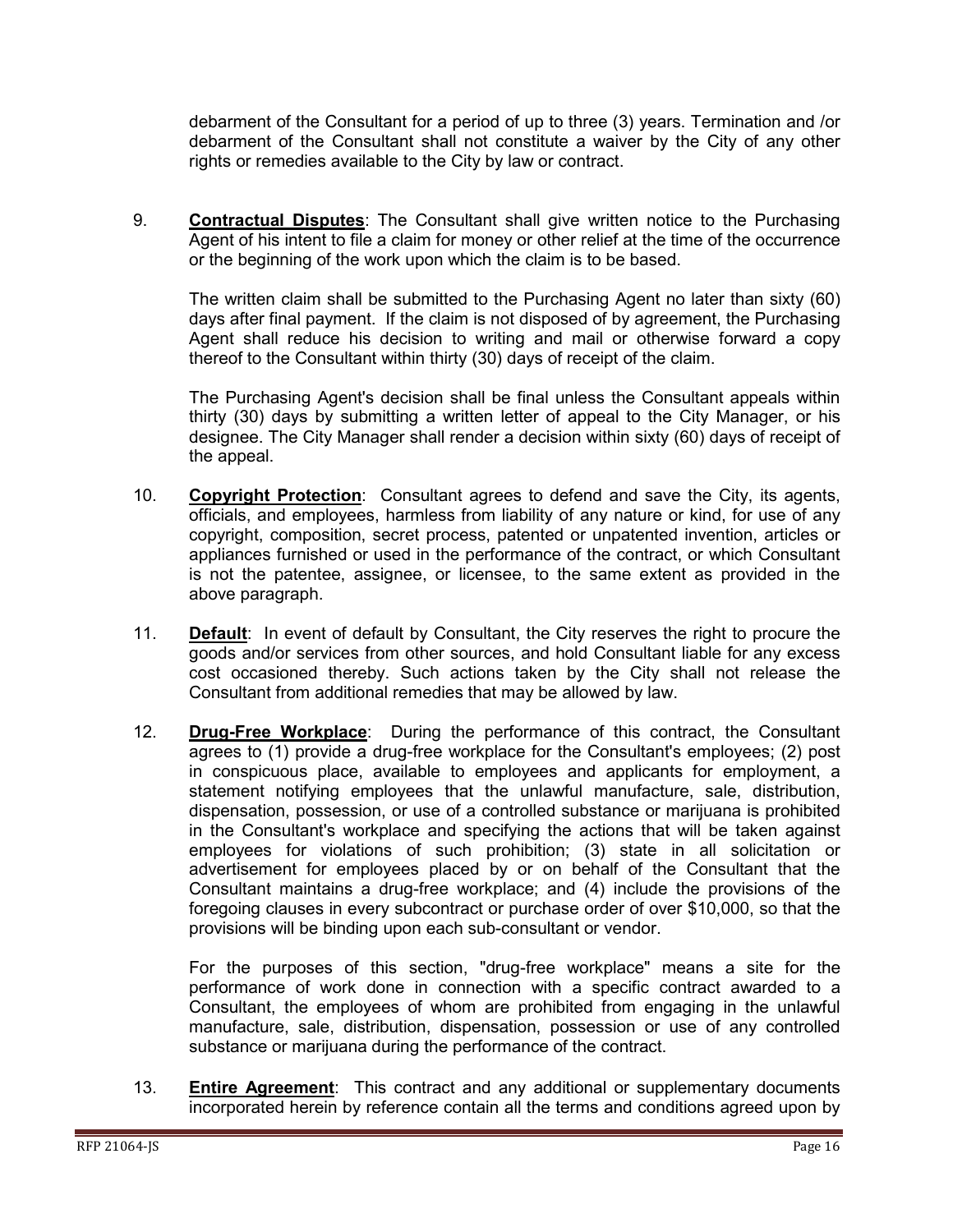the parties hereto, and no other agreements, oral or otherwise, regarding the subject matter of this contract or any part thereof shall have any validity or bind any of the parties hereto. The contract shall not be modified, altered, changed or amended unless in writing and signed by the parties hereto.

- 14. **Exemption from Taxes**: The City is exempt from state sales tax and federal excise tax. A tax exemption certificate indicating the City's tax exempt status will be furnished by the City upon request.
- 15. **Faith-based Organizations**: The City of Suffolk does not discriminate against faithbased organizations.
- 16. **Governing Law**: This contract shall be made, entered into, and shall be performed in the City of Suffolk, Virginia, and shall be governed by the applicable laws of the Commonwealth of Virginia without regard to its conflict of law rules. In the event of litigation concerning this the contract, the parties agree to the exclusive jurisdiction and venue of the Circuit Court of the City of Suffolk, Virginia; however, in the event that the federal court has jurisdiction over the matter, then the parties agree to the exclusive jurisdiction and venue of the U.S. District Court for the Eastern District of Virginia, Norfolk Division.

The Consultant shall not cause a delay in services because of litigation pending or during litigation proceedings, except with the express, written consent of the City or written instruction/order from the Court.

- 17. **Indemnification**: Consultant shall indemnify the City, and the City's employees, agents, and volunteers, from and against any and all damage claim, liability, cost, or expense (including, without limitation, attorney's fees and court costs) of every kind and nature (including, without limitation, those arising from any injury or damage to any person, property or business) incurred by or claimed against Consultant, its employees, agents, and volunteers, or incurred by or claimed against the City, the City's employees, agents, and volunteers, arising out of, or in connection with, the performance of all services hereunder by Consultant. This indemnification includes, but is not limited to, any financial or other loss, including, but not limited to, any adverse regulatory, agency or administrative sanction or civil penalties, incurred by the City due to the negligent, fraudulent or criminal acts of Consultant or any of the Consultant's officers, shareholders, employees, agents, consultants, sub-consultants, or any other person or entity acting on behalf of Consultant. Unless otherwise provided by law, the Consultant indemnification obligations hereunder shall not be limited in any way by the amount or type of damages, compensation, or benefits payable by or for Consultant under workers' compensation acts, disability benefit acts, other employee benefit acts, or benefits payable under any insurance policy. This paragraph shall survive the termination of the contract including any renewal or extension thereof.
- 18. **Independent Contractor**: The Consultant and any employees, agents, or other persons or entities acting on behalf of the Consultant shall act in an independent capacity and not as officers, employees, or agents of the City.
- 19. **Insurance**: Consultant shall procure, maintain, and provide proof of insurance coverage for injuries to persons and property damage as may arise from or in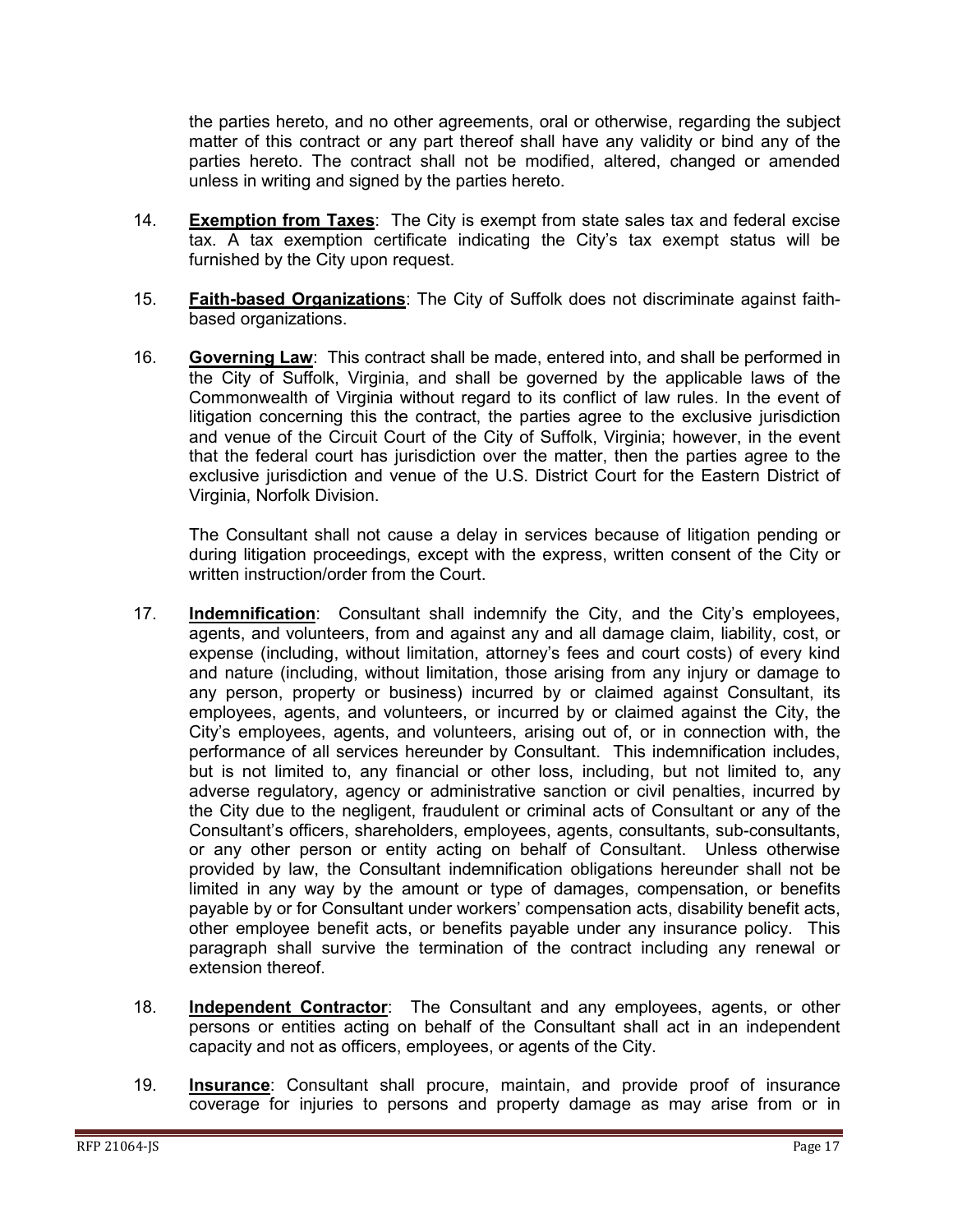conjunction with the work performed on behalf of the City by the Consultant, his agents, representatives, employees or subcontractors. Proof of coverage as contained herein shall consist of all policies, endorsements, declaration pages, and certificates of insurance and shall be submitted fifteen (15) days prior to the commencement of work, and such coverage shall be maintained by the Consultant for the duration of the contract period; for occurrence policies. Claims made policies must extend reporting period for two (2) years after expiration date.

#### a. General Liability

Coverage shall be as broad as: Comprehensive General Liability endorsed to include Broad Form, Commercial General Liability Form including Products/Completed Operations.

Minimum Limits

\$2,000,000 General Aggregate Limit \$2,000,000 Products & Completed Operations \$1,000,000 Personal and Advertising Injury \$1,000,000 Each Occurrence Limit \$ 50,000 Fire Damage Limit

\$ 5,000 Medical Expense Limit

#### b. Automobile Liability

Coverage sufficient to cover all vehicles owned, used, or hired by the Consultant, his agents, representatives, employees or subcontractors.

Minimum Limits

- \$1,000,000 Combined Single Limit
- \$ 5,000 Medical Expense Limit
- c. Workers' Compensation

Limits as required by the Workers' Compensation Act of Virginia. Employers Liability, \$100,000/\$500,000/\$100,000

d. Umbrella/Excess Liability

\$2,000,000 umbrella/excess liability coverage

- e. Professional Liability
	- 1. The successful Offeror shall provide the City with an Errors and Omissions Liability Policy (E&O Policy). The policy shall cover the City for all sources of liability which would be covered by the latest edition of the standard Errors and Omissions Liability Coverage Form, as filed for use in the Commonwealth of Virginia by the Insurance Services Office, without the attachment of restrictive endorsements.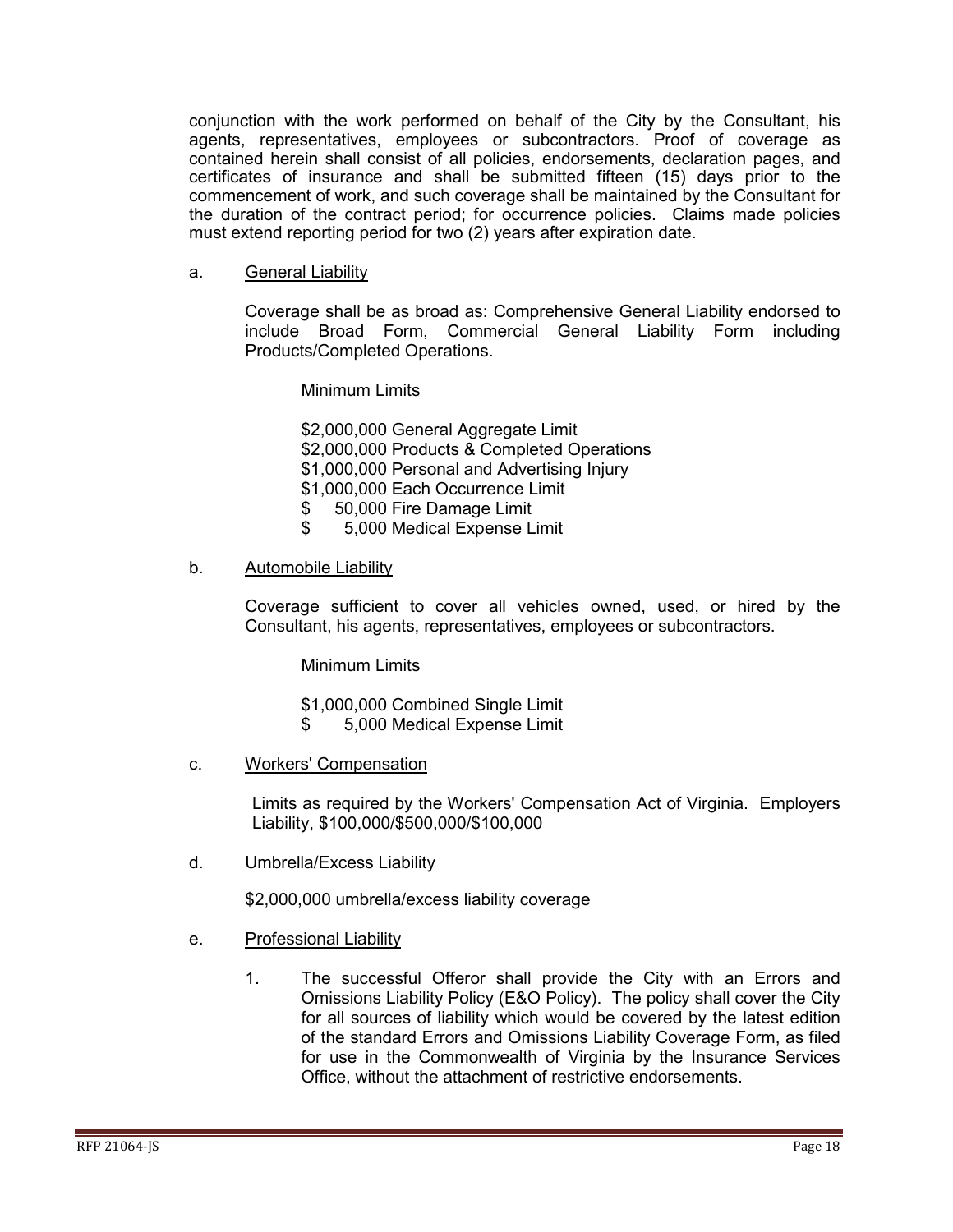- 2. The City policy shall be endorsed to include the City's officials, officers, agents and employees as insured. The E&O Policy shall include the successful Offeror and the Offeror's subcontractors of every tier as the Offeror designated in the declarations.
- 3. The minimum E&O Policy limits to be provided by the successful Offeror (inclusive of any amounts provided by an umbrella or excess policy) shall be \$2,000,000 per occurrence combined single limit for bodily injury liability and property damage liability or \$3,000,000 annual policy claims aggregate. The limits afforded by the E&O Policy (or umbrella or excess policy with respect to it) shall apply only to the City and City's officials, officers, agents and employees and only to claims arising out of or in connection with the work under this contract.
- 4. Notice of Cancellation and/or Restriction The policy must be specifically endorsed to provide the City with forty-five (45) days' notice of cancellation, non-renewal, change in coverages, and/or restriction.
- f. Coverage Provisions
	- 1. All deductibles or self-insured retention shall appear on the certificate(s).
	- 2. The City of Suffolk, its officers, officials, employees, agents and volunteers shall be added as "additional insured" as their interests may appear. This provision does not apply to Professional Liability or Workers' Compensation/Employers' Liability.
	- 3. The Consultant's insurance shall be primary over any applicable insurance or self-insurance maintained by the City.
	- 4. Shall provide 30 days' written notice to the City before any cancellation, suspension, or void of coverage in whole or part, where such provision is reasonable.
	- 5. All coverage for subcontractors of the Consultant shall be subject to all of the requirements stated herein.
	- 6. Failure to comply with any reporting provisions of the policy(s) shall not affect coverage provided the City, its officers/officials, agents, employees and volunteers.
	- 7. The insurer shall agree to waive all rights of subrogation against the City, its' officers/officials, agents, employees or volunteers for any act, omission or condition of premises which the parties may be held liable by reason of negligence.
	- 8. The Consultant shall furnish the City certificates of insurance including endorsements affecting coverage. The certificates are to be signed by a person authorized by the insurance company(s) to bind coverage on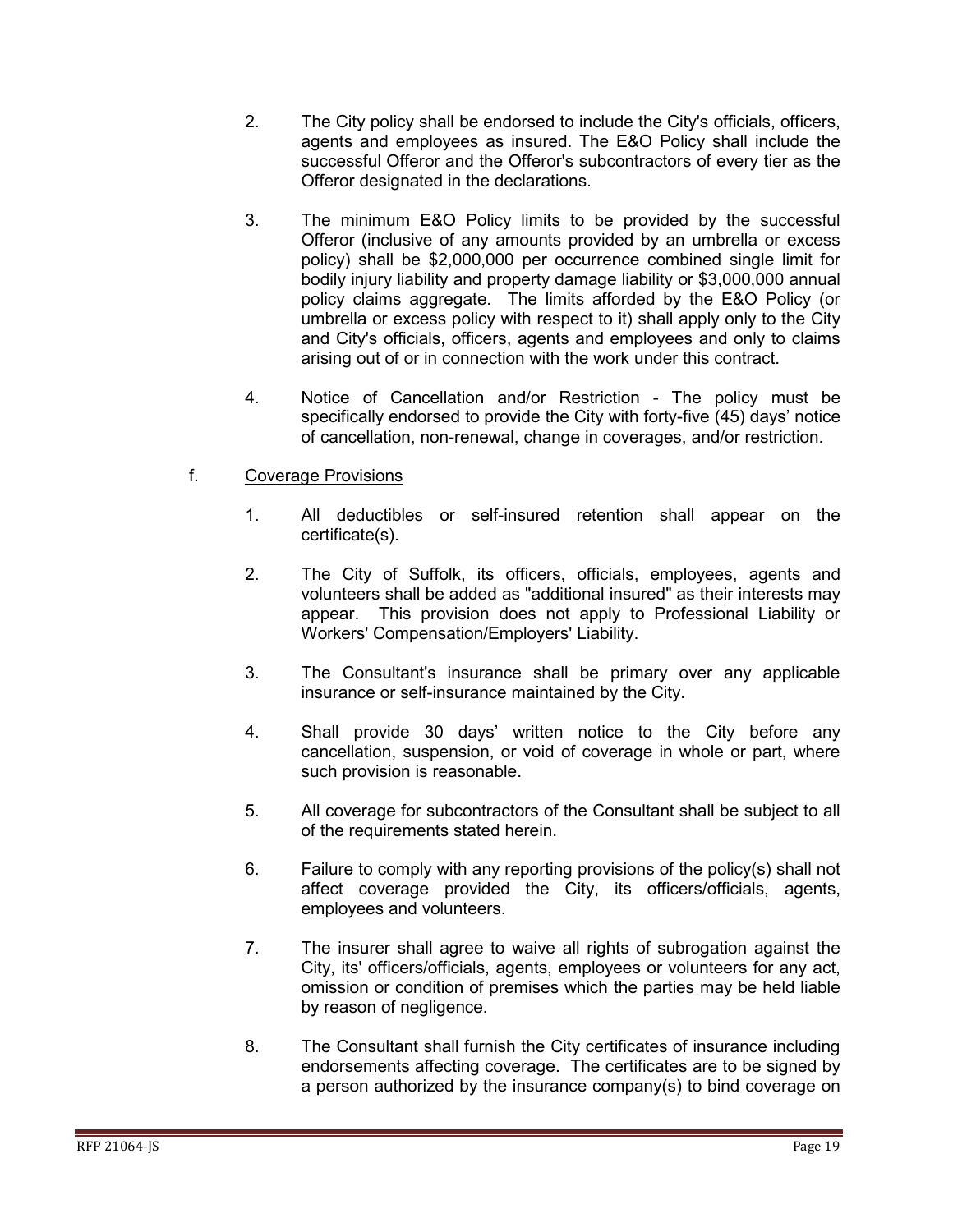its behalf, if executed by a broker, notarized copy of authorization to bind, or certify coverage must be attached.

9. All insurance shall be placed with insurers maintaining an A.M. Best rating of no less than an A:VII. If A.M. Best rating is less than A:VII, approval must be received from City's Risk Officer.

All coverage designated herein shall be as broad as the Insurance Services Office (ISO) forms filed for use with the Commonwealth of Virginia.

20. **Invoicing/Payment and Interest:** Prior to payment the Consultant shall provide their federal employer identification number. Payment to the Consultant shall be made not more than forty-five (45) days after goods or services are received; or not more the forty-five (45) days after the invoice is rendered, whichever is later.

Unless otherwise provided under the terms of this contract, interest for late payment shall not exceed one percent (1%) per month.

The Consultant shall submit invoices on a frequency to be determined, as agreed upon by the City, for each payment requested. Such statement shall also include a detailed breakdown of all charges.

All such invoices will be paid promptly unless any items thereon are questioned, in which event payment will be withheld pending verification of the amount claimed and the validity of the claim. The Consultant shall provide complete cooperation during any such investigation.

- 21. **Laws, Regulations**: Consultant shall keep fully informed of all federal, state, and local laws, ordinances and regulations that in any manner affect the conduct of the work. Consultant shall at all times observe and comply with all such laws, ordinances and regulations.
- 22. **License Requirement**: All firms doing business in the City are required to be licensed in accordance with the City of Suffolk business license ordinance. Wholesale and retail merchants without a business location in the City of Suffolk are exempt from this requirement. Any questions concerning business licenses should be directed to the Commissioner of the Revenue's Office, telephone (757) 514-4260 or [comrev@suffolkva.us.](mailto:comrev@suffolkva.us)
- 23. **Ownership of Documents**: Any data generated, reports, specifications, blueprints, negatives or other documents prepared by the Consultant in the performance of its obligations under the resulting contract shall be the exclusive property of City of Suffolk, and all such materials shall be returned to the owner upon completion, termination, or cancellation of this contract. The Consultant shall not use, willingly allow, or cause such materials to be used for any purpose other than performance of all Consultant's obligations under the resulting contract without the prior written consent of City of Suffolk. Documents and materials developed by the Consultant under the resulting contract shall be the property of City or Suffolk; however, the Consultant may retain file copies, which cannot be used without prior written consent of the Owner. City of Suffolk agrees that the Consultant shall not be liable for any damage, loss, or injury resulting from the future use of the provided documents for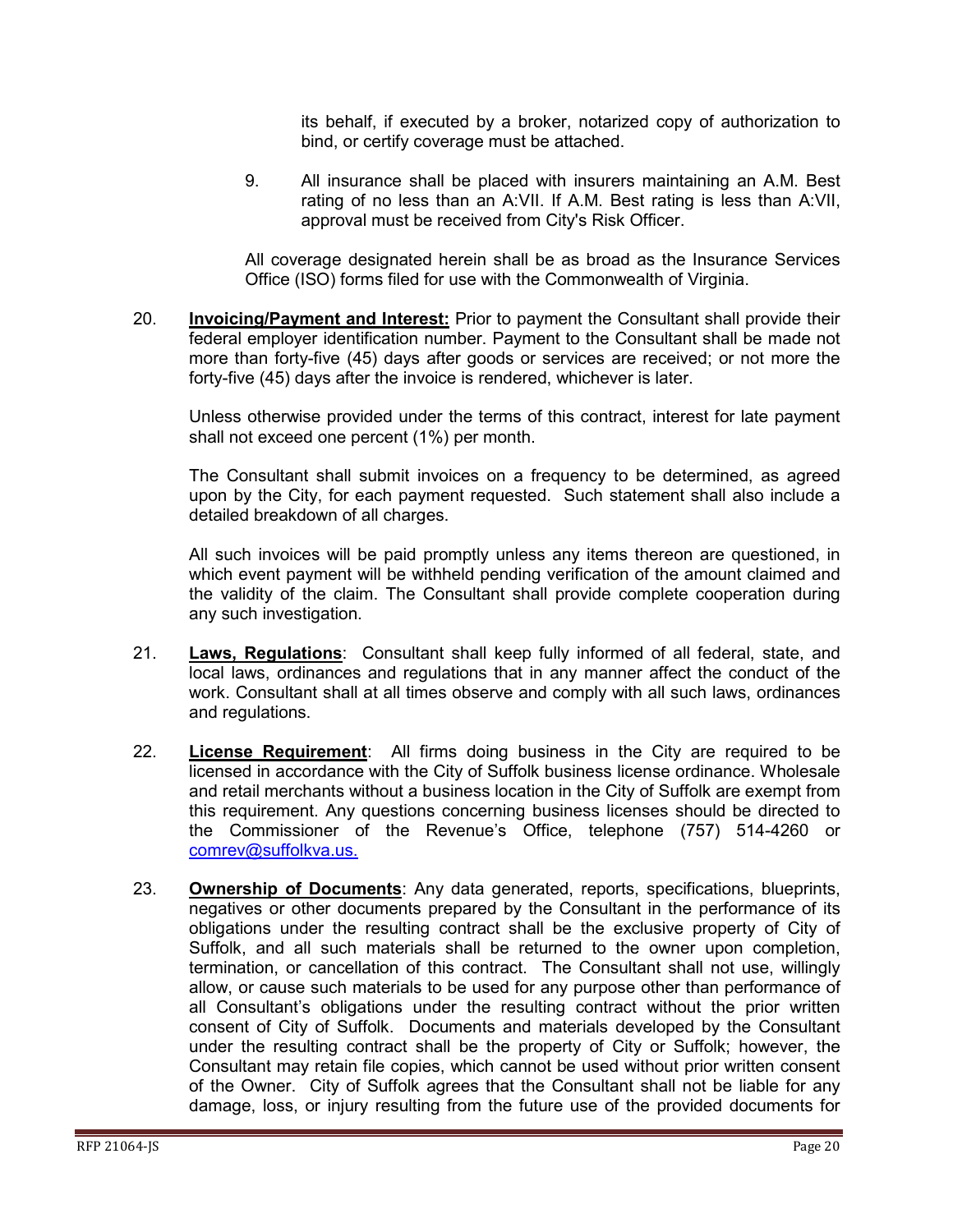other than the project specified, when the Consultant is not the firm of record.

- 24. **Payments to Subcontractors:** Within seven (7) days after receipt of amounts paid by the City for work performed by a subcontractor under this contract, the Consultant shall either:
	- a. Pay the Subcontractor for the proportionate share of the total payment received from the City attributable to the work performed by the Subcontractor under this contract; or
	- b. Notify the City and Subcontractor, in writing, of his intention to withhold all or a part of the Subcontractor's payment and the reason for non- payment.

The Consultant shall pay interest to the Subcontractor on all amounts owed that remain unpaid beyond the seven-day period except for amounts withheld as allowed in item b. above.

Unless otherwise provided under the terms of this contract, interest shall accrue at the rate of one percent per month.

The Consultant shall include in each of its subcontracts a provision requiring each Subcontractor to include or otherwise be subject to the same payment and interest requirements as set forth above with respect to each lower-tier subcontractor.

The Consultant's obligation to pay an interest charge to a subcontractor pursuant to this provision may not be construed to be an obligation of the City.

- 25. **Records and Inspection**: The Consultant shall maintain full and accurate records with respect to all matters covered under this contract, including, without limitation, accounting records, written policies, procedures, time records, telephone records, and any other supporting evidence used to memorialize, reflect, and substantiate charges or fees related to this contract. The Consultant's records shall be open to inspection and subject to audit and/or reproduction, during normal working hours, by the City and its employees, agents or authorized representatives after giving at least three (3) days' notice to the Consultant by the City. The City shall have access to such records from the effective date of this contract, for the duration of the contract, and for five (5) years after the date of final payment by the City to the Consultant pursuant to this contract or any renewal or extension of this contract. The City's employees, agents or authorized representatives shall have access to the Consultant's facilities, shall have access to all necessary records and shall be provided adequate and appropriate work space, in order to conduct audits. All records and information generated under the contract shall be property of the City, whether retained by the City or the Consultant. The Consultant shall not make any other use of this information, expect to provide service to the City under the contract, unless specifically authorized by the City in writing.
- 26. **Responsibility of Consultant**: The Consultant shall, without additional costs or fee to the City, correct or revise any errors or deficiencies in his performance. Neither the City's review, approval or acceptance of, nor payment for any of the services required under this Contract shall be deemed a waiver of rights by the City, and the Consultant shall remain liable to the City for all costs which are incurred by the City as a result of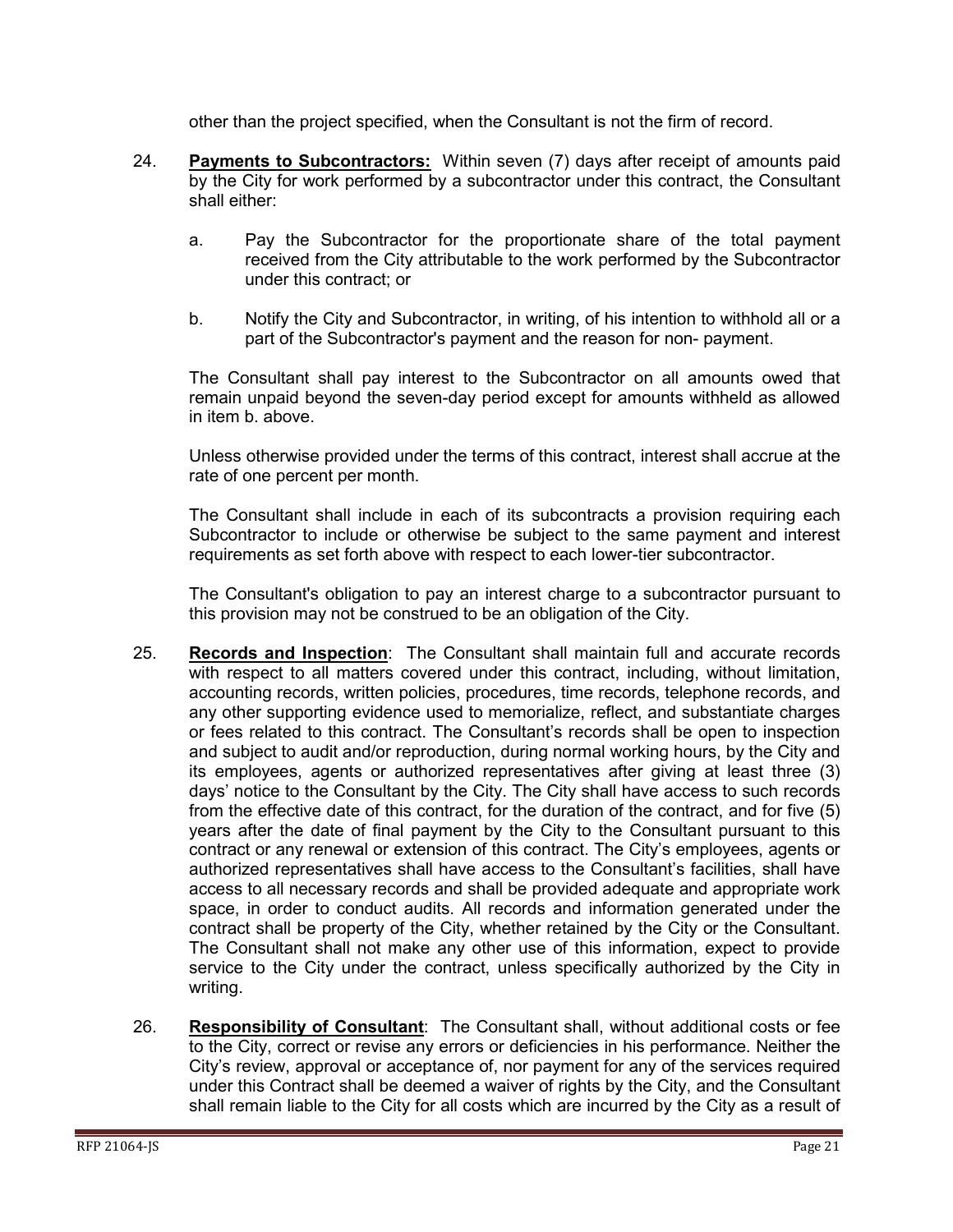the Consultant's negligent performance of any of the services furnished under the contract.

- 27. **Rights and Remedies Not Waived**: In no event shall the making by the City of any payment to the Consultant, or the waiver by the City of any provision under this contract including any obligation of the Consultant, constitute or be construed as a waiver by the City of any other provision, obligation, breach of covenant, or any default which may exist under this contract on the part of the Consultant, and the making of any such payment by the City while any such breach or default exists shall not impair or prejudice any right or remedies available to the City.
- 28. **Safety**: All Consultants and sub-contractors performing services for the City are required and shall comply with all Occupational Safety and Health Administration (OSHA), State and City Safety and Occupational Health Standards and any other applicable rules and regulations. Also all Consultants and sub-consultants shall be held responsible for the safety of their employees and any unsafe acts or conditions that may cause injury or damage to any persons or property within and around the work site area under this contract.
- 29. **Scheduling and Delays**: The parties to any contract resultant of this solicitation acknowledge that all or part of the work to be performed hereunder may be delayed and extended at the option of the City. Such delays may be caused by delays, denials and modifications of the various state or federal permits, or for other reasons. The City shall not be required to pay any of the Consultant's direct or indirect costs, or claims for compensation, extended overhead, or other damage or consequential damages arising out of or related to any delays or interruptions required or ordered by the City. If the City delays a task order for any reason for a continuous period of ninety (90) days or more, the City and Consultant will negotiate a mutually agreeable adjustment to the Consultant's fee.
- 30. **Severability**: If any provision of the contract or the application thereof to any person or circumstances shall to any extent be invalid or unenforceable, the remainder of the contract, or the application of such provision to persons or circumstances other than those which it is invalid or unenforceable, shall not be affect hereby, and each provision of the contract shall be valid and enforced to the full extent permitted by law.
- 31. **Submissions:** All project correspondence, design/review documents, reports, etc. prepared by the Consultant shall be distributed to the City's Project Manager for each task in the format and number of copies as directed by the task statement of work.

Within thirty (30) days of project completion, the Consultant shall prepare and submit a Project Completion Report with project closeout documents and submit to the City's Project Manager.

32. **Termination for Cause**: In the event that the Consultant shall for any reason or through any cause be in default of the terms of this contract, the City may give Consultant written notice of such default by certified mail/return receipt requested at the address set forth in Consultant's Proposal/ or as provided in this contract.

Unless otherwise provided, Consultant shall have ten (10) days from the date such notice is mailed in which to cure the default. Upon failure of Consultant to cure the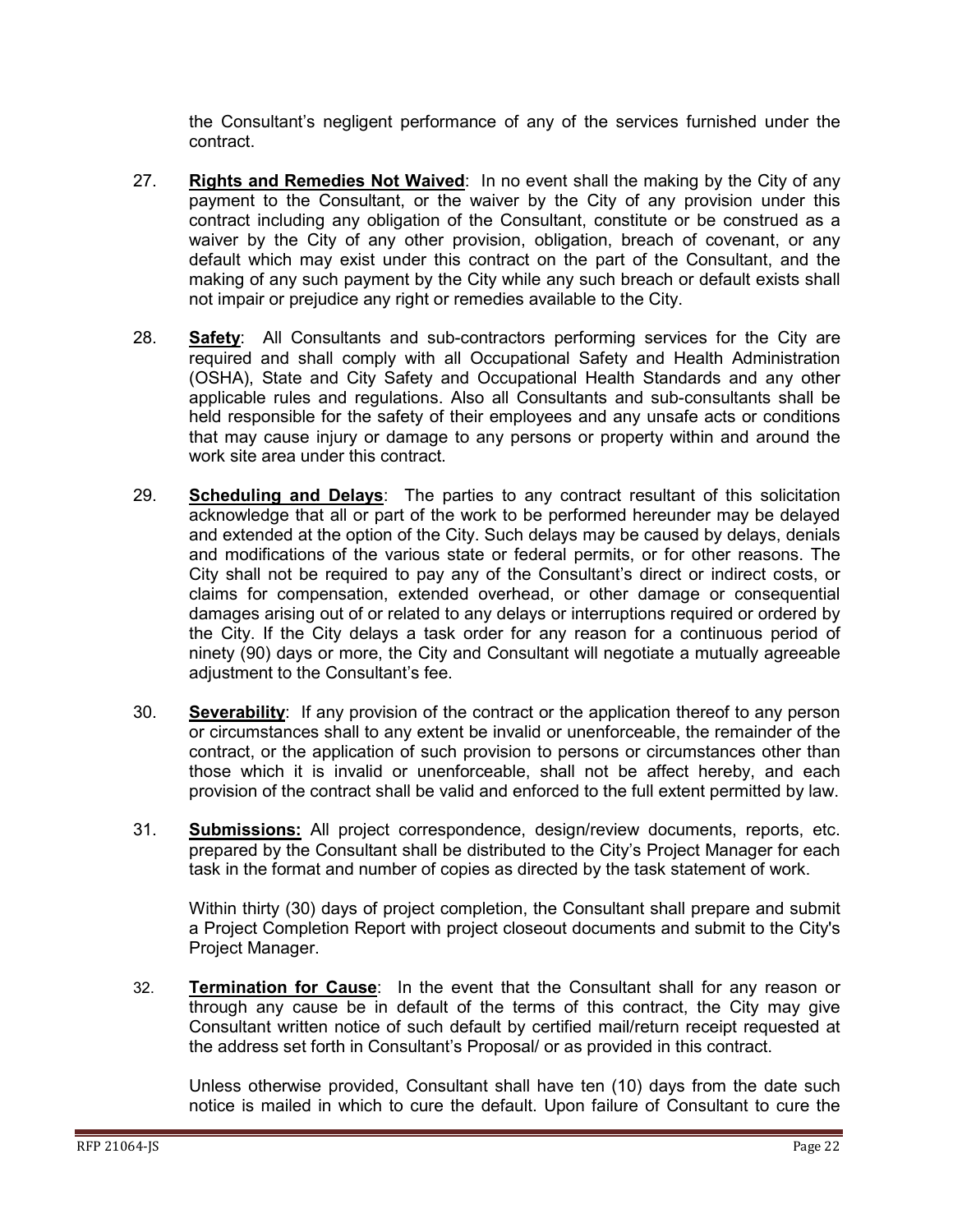default, the City may immediately cancel and terminate this contract as of the mailing date of the default notice.

Upon termination, Consultant shall withdraw its personnel and equipment, cease performance of any further work under the contract, and turn over to the City any work in process for which payment has been made. In the event of violations of law, safety or health standards and regulations, this contract may be immediately cancelled and terminated by the City and provisions herein with respect to opportunity to cure default shall not be applicable.

33. **Termination for Convenience**: The City may at any time, and for any reason, terminate this contract by written notice to the Consultant specifying the termination date, which shall be not less than thirty (30) days from the date such notice is mailed.

Notice shall be given to Consultant by certified mail/return receipt requested at the address set forth in Consultant's Proposal or as provided in this contract. In the event of such termination, the Consultant shall be paid such amount as shall compensate the Consultant for the work satisfactorily completed, and accepted by the City, at the time of termination. If the City terminates this Consultant, Consultant shall withdraw its personnel and equipment, cease performance of any further work under this Consultant, and turn over to the City any work completed or in process for which payment has been made.

34. **COVID-19 Procedures:** All Consultants and sub-contractors performing services for the City are required and shall comply with all policies and procedures for COVID-19 from the Occupational Safety and Health Administration (OSHA), Virginia Department of Health (VDH) and Center for Disease Control (CDC) and all other City and State rules and regulations. Consultant's employees who are known or suspected to be infected with SARS-CoV-2 virus shall not report to or remain at the worksite until cleared to return to work. Consultant shall report if an employee who is positive for COVID-19 has been at the worksite to the Department in which they are working for immediately. Consultant shall keep confidential the identity of the known to be infected with SARS-CoV-2 virus in accordance with the requirements of the Americans, with Disabilities Act (ADA) HIPAA, and other applicable federal and Virginia laws and regulations.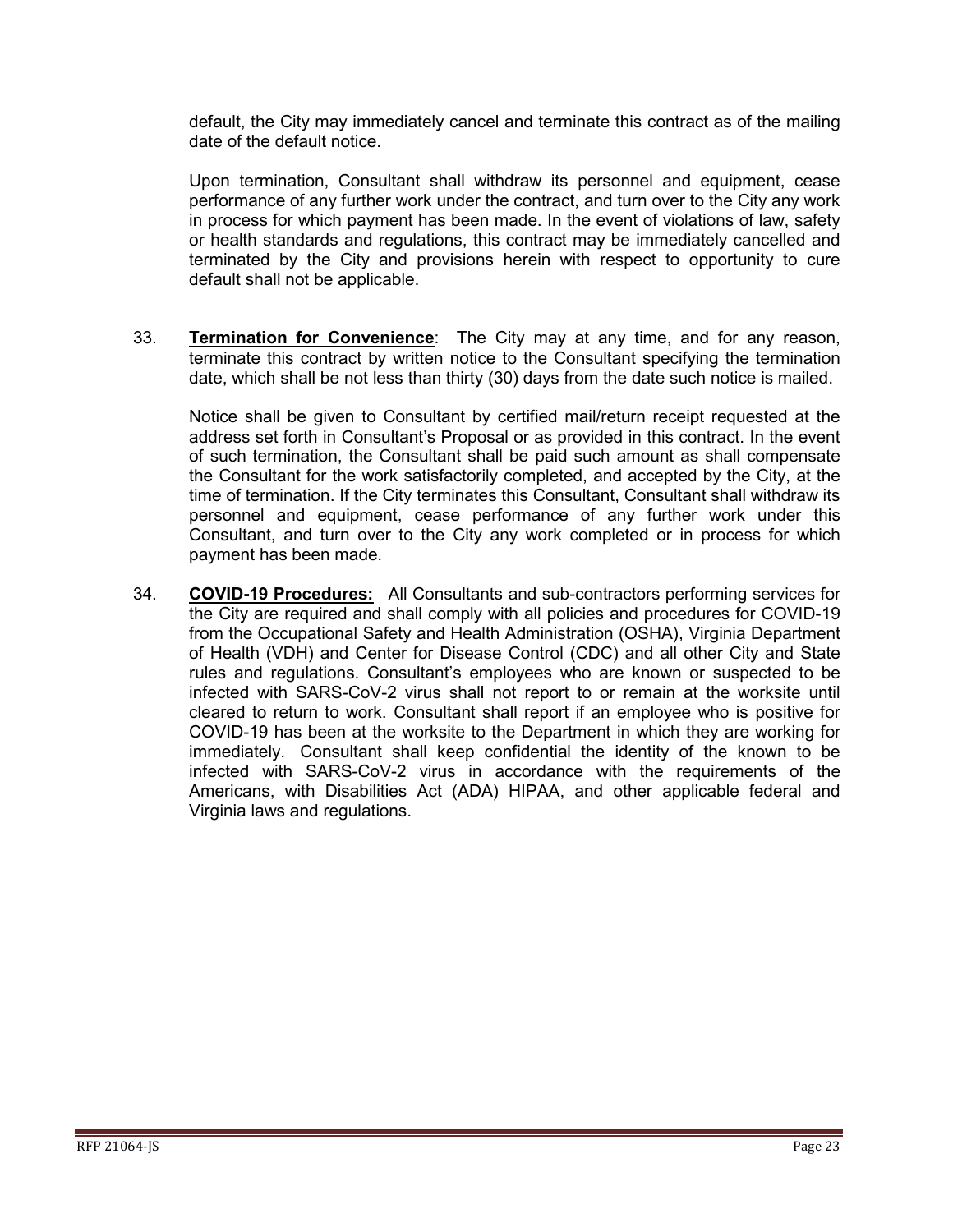# **SIGNATURE SHEET**

#### (Submit with Proposal)

<span id="page-23-0"></span>My signature certifies that the proposal as submitted complies with all Terms and Conditions as set forth.

My signature also certifies that the accompanying proposal is not the result of, or affected by, any unlawful act of collusion with another person or company engaged in the same line of business or commerce, or any act of fraud punishable under Title 18.2, Chapter 12, Article 1.1 of the Code of Virginia, 1950, as amended. Furthermore, I understand that fraud and unlawful collusion are crimes under the Virginia Governmental Frauds Act, the Virginia Government Bid Rigging Act, and Virginia Antitrust Act, and Federal Law, and can result in fines, prison sentences, and civil damage awards.

My signature also certifies that this firm has no business or personal relationships with any other companies or persons that could be considered as a conflict of interest or potential conflict of interest to the City of Suffolk and that there are no principals, officers, agents, employees, or representatives of this firm that have any business or personal relationships with any other companies or persons that could be considered as a conflict of interest or a potential conflict of interest to the City of Suffolk, pertaining to any and all work or services to be performed as a result of this request and any resulting contract with the City of Suffolk.

I hereby certify that I am authorized to sign as a Representative for the Firm:

| Federal ID No.: Management Control Control Control Control Control Control Control Control Control Control Control Control Control Control Control Control Control Control Control Control Control Control Control Control Con | Telephone No. | Fax No.________________         |  |  |  |
|--------------------------------------------------------------------------------------------------------------------------------------------------------------------------------------------------------------------------------|---------------|---------------------------------|--|--|--|
|                                                                                                                                                                                                                                |               | Title:_________________________ |  |  |  |
|                                                                                                                                                                                                                                |               |                                 |  |  |  |
| Signature:                                                                                                                                                                                                                     |               |                                 |  |  |  |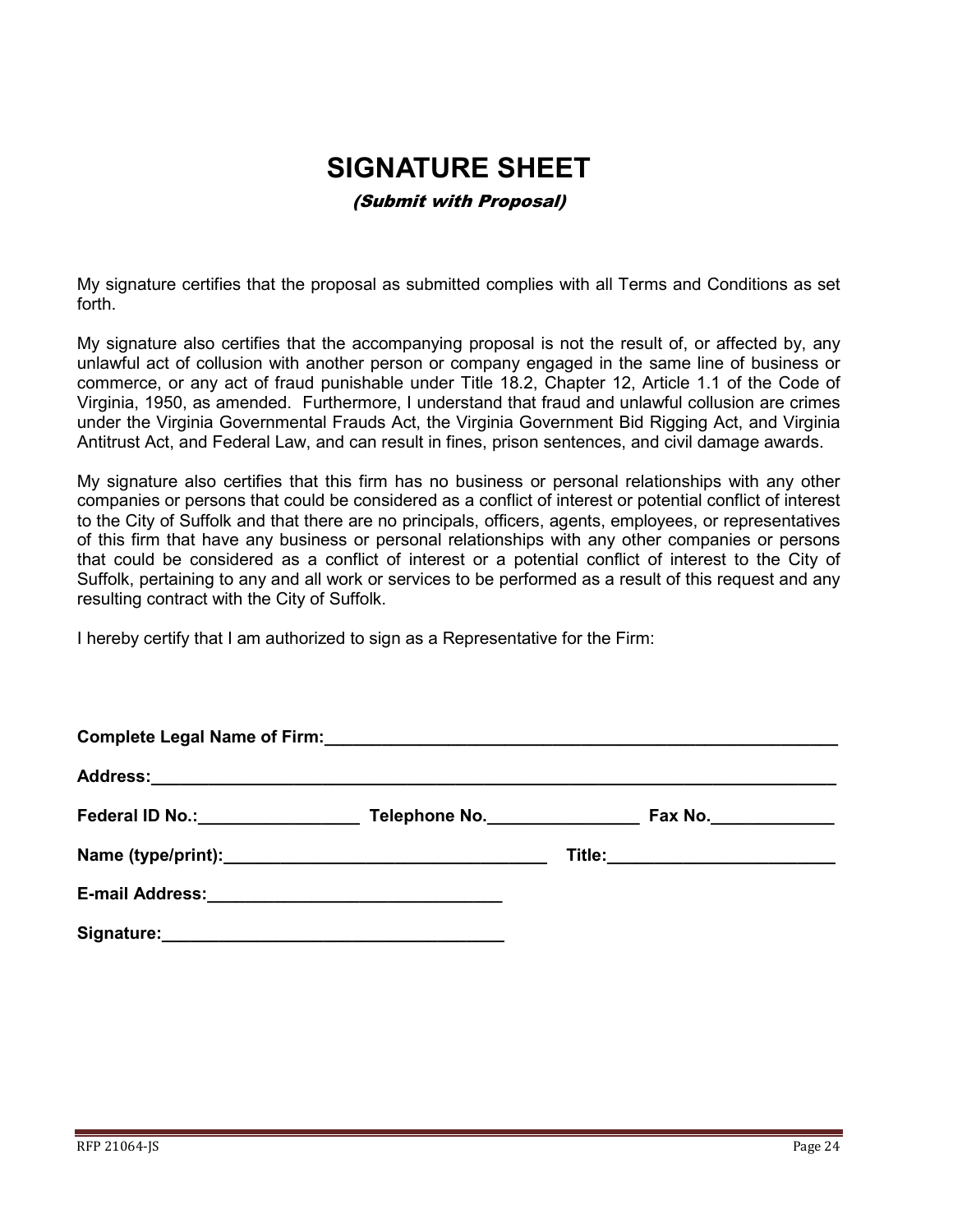## <span id="page-24-0"></span>**PROPRIETARY/CONFIDENTIAL INFORMATION IDENTIFICATION RFP #21064-JS**

#### Name of Firm/Offeror:

Trade secrets or proprietary information submitted by an offeror shall not be subject to public disclosure under the Virginia Freedom of Information Act; however, the offeror must invoke the protections of §2.2-4342F of the Code of Virginia, in writing, either before or at the time the data or other material is submitted. The written notice must specifically identify the data or materials to be protected, including the section of the proposal in which it is contained, as well as the page number(s), and state the reasons why protection is necessary. The proprietary or trade secret material submitted must be identified by some distinct method such as highlighting or underlining and must indicate only the specific words, figures, or paragraphs that constitute a trade secret or proprietary information. In addition, a summary of proprietary information provided shall be submitted on this form. he designation of an entire proposal document, line item prices, and/or total proposal prices as proprietary or trade secrets is not acceptable. If, after being given reasonable time, the offeror refuses to withdraw such a classification designation, the proposal will be rejected.

| SECTION/TITLE | PAGE<br>NUMBER(S) | REASON(S) FOR WITHHOLDING FROM<br><b>DISCLOSURE</b> |
|---------------|-------------------|-----------------------------------------------------|
|               |                   |                                                     |
|               |                   |                                                     |
|               |                   |                                                     |
|               |                   |                                                     |
|               |                   |                                                     |
|               |                   |                                                     |
|               |                   |                                                     |
|               |                   |                                                     |
|               |                   |                                                     |
|               |                   |                                                     |
|               |                   |                                                     |
|               |                   |                                                     |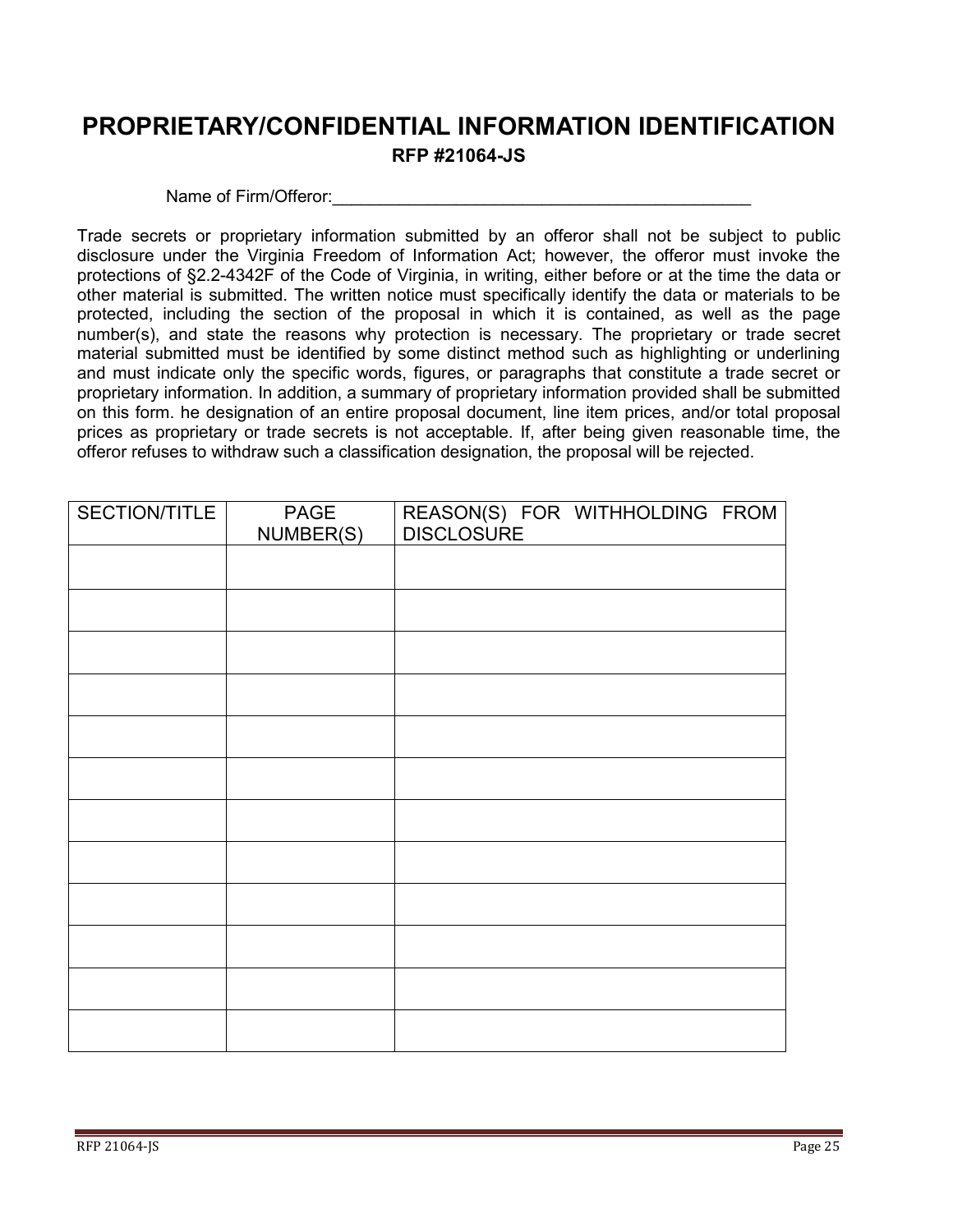#### **ANTICOLLUSION/NONDISCRIMINATION/DRUG FREE WORKPLACE CLAUSES**

#### <span id="page-25-0"></span>**ANTICOLLUSION CLAUSE:**

IN THE PREPARATION AND SUBMISSION OF THIS BID, SAID BIDDER DID NOT EITHER DIRECTLY OR INDIRECTLY ENTER INTO ANY COMBINATION OR ARRANGEMENT WITH ANY PERSON, FIRM OR CORPORATION, OR ENTER INTO ANY AGREEMENT, PARTICIPATE IN ANY COLLUSION, OR OTHERWISE TAKE ANY ACTION IN THE RESTRAINT OF FREE, COMPETITIVE BIDDING IN VIOLATION OF THE SHERMAN ACT (15 U.S.C. SECTION 1), SECTIONS 59.1-9.1 THROUGH 59.1-9.17 OR SECTIONS 59.1-68.6 THROUGH 59.1-68.8 OF THE CODE OF VIRGINIA.

THE UNDERSIGNED BIDDER HEREBY CERTIFIES THAT THIS AGREEMENT, OR ANY CLAIMS RESULTING THEREFROM, IS NOT THE RESULT OF, OR AFFECTED BY, ANY ACT OF COLLUSION WITH, OR ANY ACT OF, ANOTHER PERSON OR PERSONS, FIRM OR CORPORATION ENGAGED IN THE SAME LINE OF BUSINESS OR COMMERCE; AND, THAT NO PERSON ACTING FOR, OR EMPLOYED BY, THE CITY OF SUFFOLK HAS AN INTEREST IN, OR IS CONCERNED WITH, THIS BID; AND, THAT NO PERSON OR PERSONS, FIRM OR CORPORATION OTHER THAN THE UNDERSIGNED, HAVE, OR ARE, INTERESTED IN THIS BID.

#### **DRUG-FREE WORKPLACE:**

DURING THE PERFORMANCE OF THIS CONTRACT, THE CONTRACTOR AGREES TO (I) PROVIDE A DRUG-FREE WORKPLACE FOR THE CONTRACTOR'S EMPLOYEES; (II) POST IN CONSPICUOUS PLACES, AVAILABLE TO EMPLOYEES AND APPLICANTS FOR EMPLOYMENT, A STATEMENT NOTIFYING EMPLOYEES THAT THE UNLAWFUL MANUFACTURE, SALE, DISTRIBUTION, DISPENSATION, POSSESSION, OR USE OF A CONTROLLED SUBSTANCE OR MARIJUANA IS PROHIBITED IN THE CONTRACTOR'S WORKPLACE AND SPECIFYING THE ACTIONS THAT WILL BE TAKEN AGAINST EMPLOYEES FOR VIOLATIONS OF SUCH PROHIBITION; (III) STATE IN ALL SOLICITATIONS OR ADVERTISEMENTS FOR EMPLOYEES PLACED BY OR ON BEHALF OF THE CONTRACTOR THAT THE CONTRACTOR MAINTAINS A DRUG-FREE WORKPLACE; AND (IV) INCLUDE THE PROVISIONS OF THE FOREGOING SECTIONS I, II, AND III IN EVERY SUBCONTRACT OR PURCHASE ORDER OF OVER \$10,000, SO THAT THE PROVISIONS WILL BE BINDING UPON EACH SUBCONTRACTOR OR VENDOR.

FOR THE PURPOSE OF THIS SECTION, "DRUG-FREE WORKPLACE" MEANS A SITE FOR THE PERFORMANCE OR WORK DONE IN CONNECTION WITH A SPECIFIC CONTRACT AWARDED TO A CONTRACTOR IN ACCORDANCE WITH THIS CHAPTER, THE EMPLOYEES OF WHOM ARE PROHIBITED FROM ENGAGING IN THE UNLAWFUL MANUFACTURE, SALE, DISTRIBUTION, DISPENSATION, POSSESSION OR USE OF ANY CONTROLLED SUBSTANCE OR MARIJUANA DURING THE PERFORMANCE OF THE CONTRACT.

#### **NONDISCRIMINATION CLAUSE:**

- 1. EMPLOYMENT DISCRIMINATION BY BIDDER SHALL BE PROHIBITED.<br>2. DURING THE PERFORMANCE OF THIS CONTRACT. THE SUCCESSEL
	- 2. DURING THE PERFORMANCE OF THIS CONTRACT, THE SUCCESSFUL BIDDER SHALL AGREE AS FOLLOWS:
		- A. THE BIDDER, WILL NOT DISCRIMINATE AGAINST ANY EMPLOYEE OR APPLICANT FOR EMPLOYMENT BECAUSE OF RACE, RELIGION, COLOR, SEX, NATIONAL ORIGIN, AGE, DISABILITY, OR ANY OTHER BASIS PROHIBITED BY STATE LAW RELATING TO DISCRIMINATION IN EMPLOYMENT, EXCEPT WHERE THERE IS A BONA FIDE OCCUPATIONAL QUALIFICATION/CONSIDERATION REASONABLY NECESSARY TO THE NORMAL OPERATION OF THE BIDDER. THE BIDDER AGREES TO POST IN CONSPICUOUS PLACES, AVAILABLE TO EMPLOYEES AND APPLICANTS FOR EMPLOYMENT, NOTICES SETTING FORTH THE PROVISIONS OF THIS NONDISCRIMINATION CLAUSE.
		- B. THE BIDDER, IN ALL SOLICITATIONS OR ADVERTISEMENTS FOR EMPLOYEES PLACED ON BEHALF OF THE BIDDER, WILL STATE THAT SUCH BIDDER IS AN EQUAL OPPORTUNITY EMPLOYER.<br>C. NOTICES ADVERTISEMENTS AND SOLICITATIONS PLACED IN ACCORDANCE WITH F
		- **C.** NOTICES, ADVERTISEMENTS, AND SOLICITATIONS PLACED IN ACCORDANCE WITH FEDERAL LAW, RULE OR REGULATION SHALL BE DEEMED SUFFICIENT FOR THE PURPOSE OF MEETING THE REQUIREMENTS OF THIS SECTION.
		- D. BIDDER WILL INCLUDE THE PROVISIONS OF THE FOREGOING SECTIONS A, B, AND C IN EVERY SUBCONTRACT OR PURCHASE ORDER OF OVER \$10,000, SO THAT THE PROVISIONS WILL BE BINDING UPON EACH SUBCONTRACTOR OR VENDOR.

| Name and Address of Bidder:                              | Date:                                                                 |
|----------------------------------------------------------|-----------------------------------------------------------------------|
|                                                          | By:                                                                   |
|                                                          | Signature In Ink                                                      |
|                                                          |                                                                       |
|                                                          |                                                                       |
|                                                          | <b>Printed Name</b>                                                   |
|                                                          |                                                                       |
| Telephone Number:                                        |                                                                       |
| Fax Phone Number: (                                      | Title                                                                 |
| FIN/SSN#:                                                |                                                                       |
| Is your firm a "minority" business? $\Box$ Yes $\Box$ No | If yes, please indicate the "minority" classification below:          |
| □ African American<br>□ Hispanic American                | $\Box$ American Indian $\Box$ Eskimo $\Box$ Asian American<br>⊟ Aleut |
| □ Other; Please Explain:                                 |                                                                       |
| Is your firm Woman Owned? $\Box$ Yes $\Box$ No           | Is your firm a Small Business? $\Box$ Yes $\Box$ No                   |